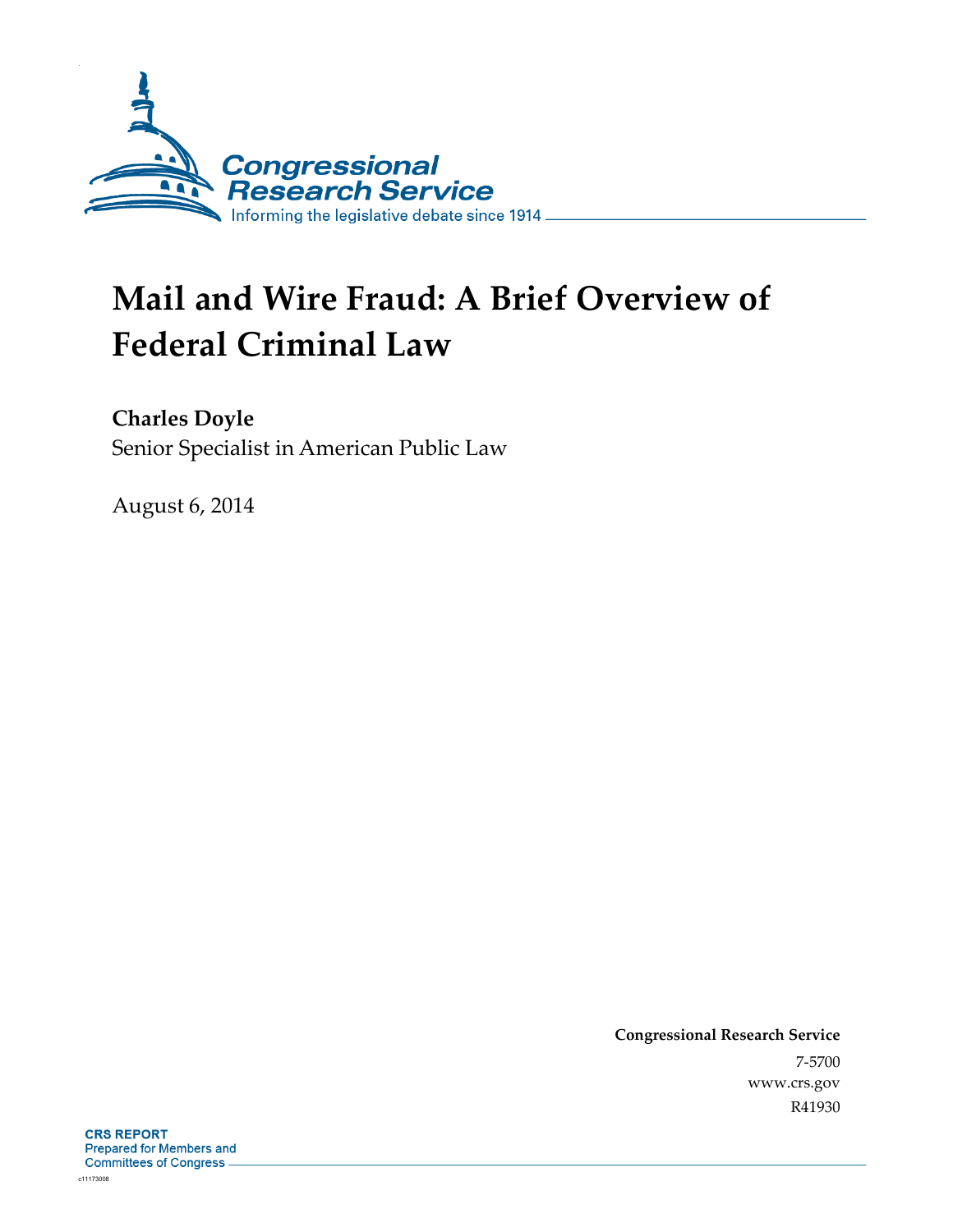## **Summary**

.

It is a federal crime to devise a scheme to defraud another of property, when either mail or wire communications are used in furtherance of the scheme, 18 U.S.C. 1341, 1343. Mail or wire fraud includes schemes to defraud another of honest services, when the scheme involves bribery or a kick back, 18 U.S.C. 1346; *Skilling v. United States*, 561 U.S. 358 (2010). In order to convict, the government must prove beyond a reasonable doubt that the defendant (1) used either mail or wire communications in the foreseeable furtherance, (2) of a scheme to defraud, (3) involving a material deception, (4) with the intent to deprive another of, (5) either property or honest services.

Offenders face the prospect of imprisonment for not more than 20 years, a fine of not more than \$250,000 (not more than \$500,000 for organizations), an order to pay victim restitution, and the confiscation of any property realized from the offense.

Misconduct that constitutes mail or wire fraud may also constitute a violation of one or more other federal crimes. Principal among these are predicate offense crimes, frauds based on jurisdictional factors other than use of mail or wire communications, and other honest services frauds in the form of bribery or kickbacks. The other federal bribery and kickback offenses include bribery of public officials, federal program bribery, extortion under color of official right, and Medicare/Medicaid kickbacks. Mail and wire fraud are money laundering and racketeering predicate offenses. Numbered among the fraud offenses based on other jurisdiction grounds are the false claims and false statement offenses, bank fraud, health care fraud, securities fraud, and foreign labor contracting fraud.

This report is available in an abridged version as CRS Report R41931, Mail and Wire Fraud: An Abridged Overview of Federal Criminal Law, by Charles Doyle, without the footnotes, appendix, quotation marks, or citations to authority found here. Related CRS reports include CRS Report R40852, Deprivation of Honest Services as a Basis for Federal Mail and Wire Fraud Convictions, by Charles Doyle.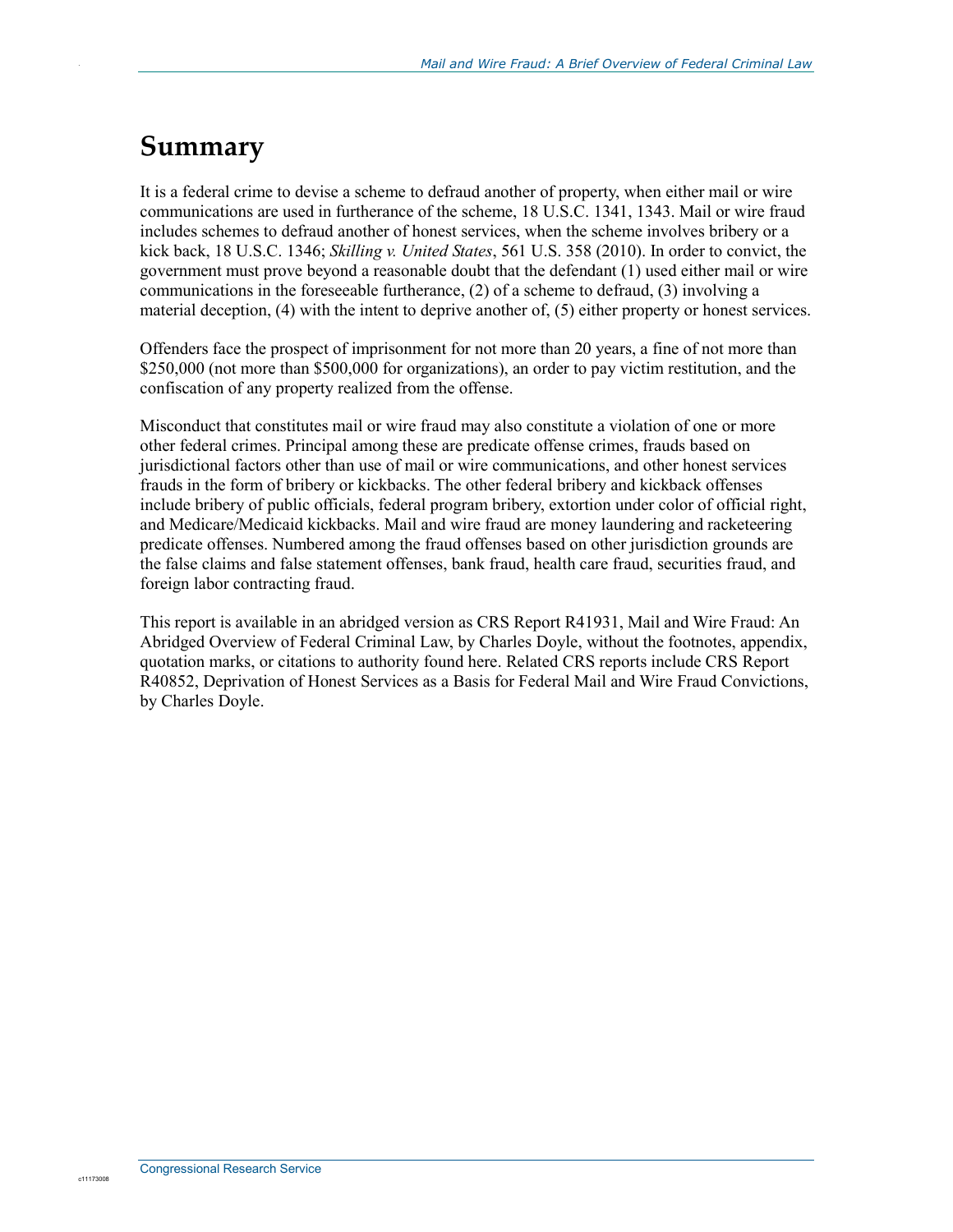## **Contents**

## Appendixes

|--|--|--|--|

### Contacts

|--|--|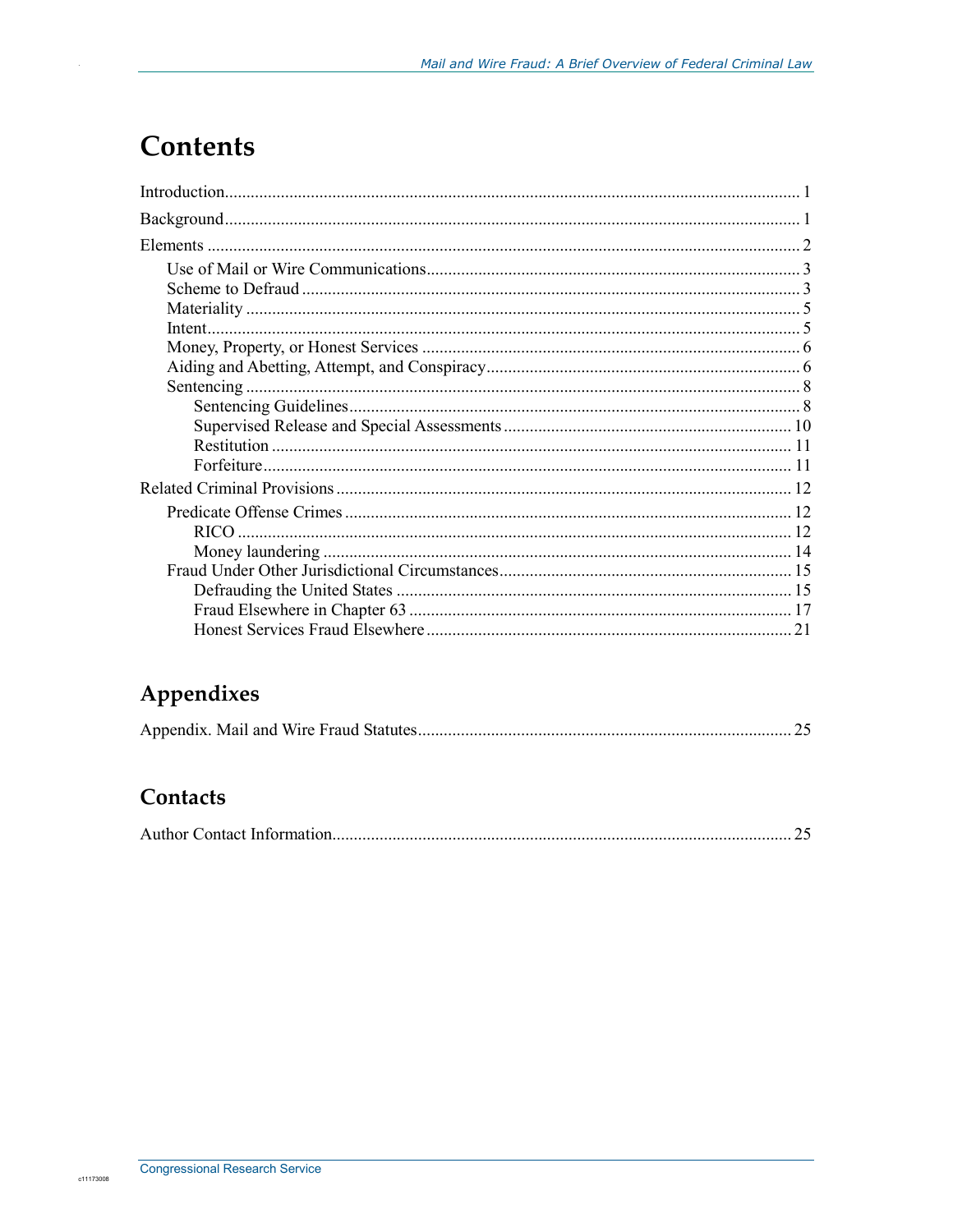## **Introduction**

.

The federal mail and wire fraud statutes outlaw schemes to defraud that involve the use of mail or wire communications.<sup>1</sup> Both condemn fraudulent conduct that may also come within the reach of other federal criminal statutes. Both may serve as racketeering and money laundering predicate offenses. Both are punishable by imprisonment for not more than 20 years; for not more than 30 years, if the victim is a financial institution or the offense is committed in the context of major disaster or emergency. Both entitle their victims to restitution. Both may result in the forfeiture of property.

## **Background**

The mail fraud statute was first enacted in the late nineteenth century in order to prevent city slickers from using the mail to cheat guileless country folks.<sup>2</sup> But for penalty increases and amendments calculated to confirm its breath, the prohibition has come down to us essentially unchanged.<sup>3</sup> Speaking in 1987, the Supreme Court noted that "the last substantive amendment to the statute ... was the codification of the holding of *Durland* ... in 1909 [that is, (*Durland v. United States*, 161 U.S. 306 (1896)(rejecting the argument that the statute was limited to the common law crime of false pretenses) $]$ <sup>4</sup>. Congress did amend it thereafter to confirm that the statute and the wire fraud statute reached schemes to defraud another of the right to honest services<sup>5</sup> and to encompass the use of commercial postal carriers.<sup>6</sup>

The wire fraud statute is of more recent vintage. Enacted as part of the Communications Act Amendments of 1952,<sup>7</sup> it was always intended to mirror the provisions of the mail fraud statute.<sup>8</sup>

1

<sup>1</sup> 18 U.S.C. 1341(mail fraud), 1343(wire fraud).

<sup>&</sup>lt;sup>2</sup> The prohibition was thought necessary "to prevent the frauds which are mostly gotten up in the large cities ... by thieves, forgers, and rapscallions generally, for the purpose of deceiving and fleecing the innocent people in the country," *McNally v. United States*, 483 U.S. 350, 356 (1987), quoting, 43 *Cong. Globe* 35 (1870)(remarks of Representative Farnsworth).

<sup>&</sup>lt;sup>3</sup> Act of June 8, 1872, ch. 335, §302, 17 Stat. 323 (1872): "That if any person having devised or intending to devise any scheme or artifice to defraud, or be effected by either opening or intending to open correspondence or communication with any other person (whether resident within or outside of the United States), by means of the post-office establishment of the United States, or by inciting such other person to open communication with the person so devising or intending, shall, in and for executing such scheme or artifice (or attempting so to do), place any letter or packet in any post-office of the United States, or take or receive any therefrom, such person, so misusing the post-office establishment, shall be guilty of a misdemeanor, and shall be punished with a fine of not more than five hundred dollars, with or without such imprisonment, as the court shall direct, not exceeding eighteen calendar months.... "

<sup>4</sup> *McNally v. United States*, 483 U.S. at 357 n.6. The penalty for general violations remained at imprisonment not more than 18 months until the 1909 criminal code revision when it was increased to imprisonment for not more than five years, Act of March 4, 1909, ch. 321, §217, 35 Stat. 1130 (1909). So it stayed until 2002, when it was increased to imprisonment for not more than 20 years, P.L. 107-204, §903(a), 116 Stat. 805 (2002). The penalty enhancement for defrauding a financial institution was added in 1989, P.L. 101-73, §961(i), 103 Stat. 500 (1989), and increased from a maximum of imprisonment for not more than 20 years to its present maximum of imprisonment for not more than 30 years in 1990, P.L. 101-647, §2504(h), 104 Stat. 4861 (1990). The application of the 30-year maximum to disaster related frauds appeared in 2008, P.L. 110-179, §4, 121 Stat. 2257 (2008).

<sup>5</sup> 18 U.S.C. 1346.

<sup>6</sup> P.L. 103-322, §250006, 108 Stat. 2087 (1994).

<sup>&</sup>lt;sup>7</sup> Act of July 16, 1952, ch. 879, §18(a), 66 Stat. 722 (1952).

 $8$  H. Rept. 82-388, at 1 (1951)("The general object of the bill is to amend the Criminal Code ... making it a Federal (continued...)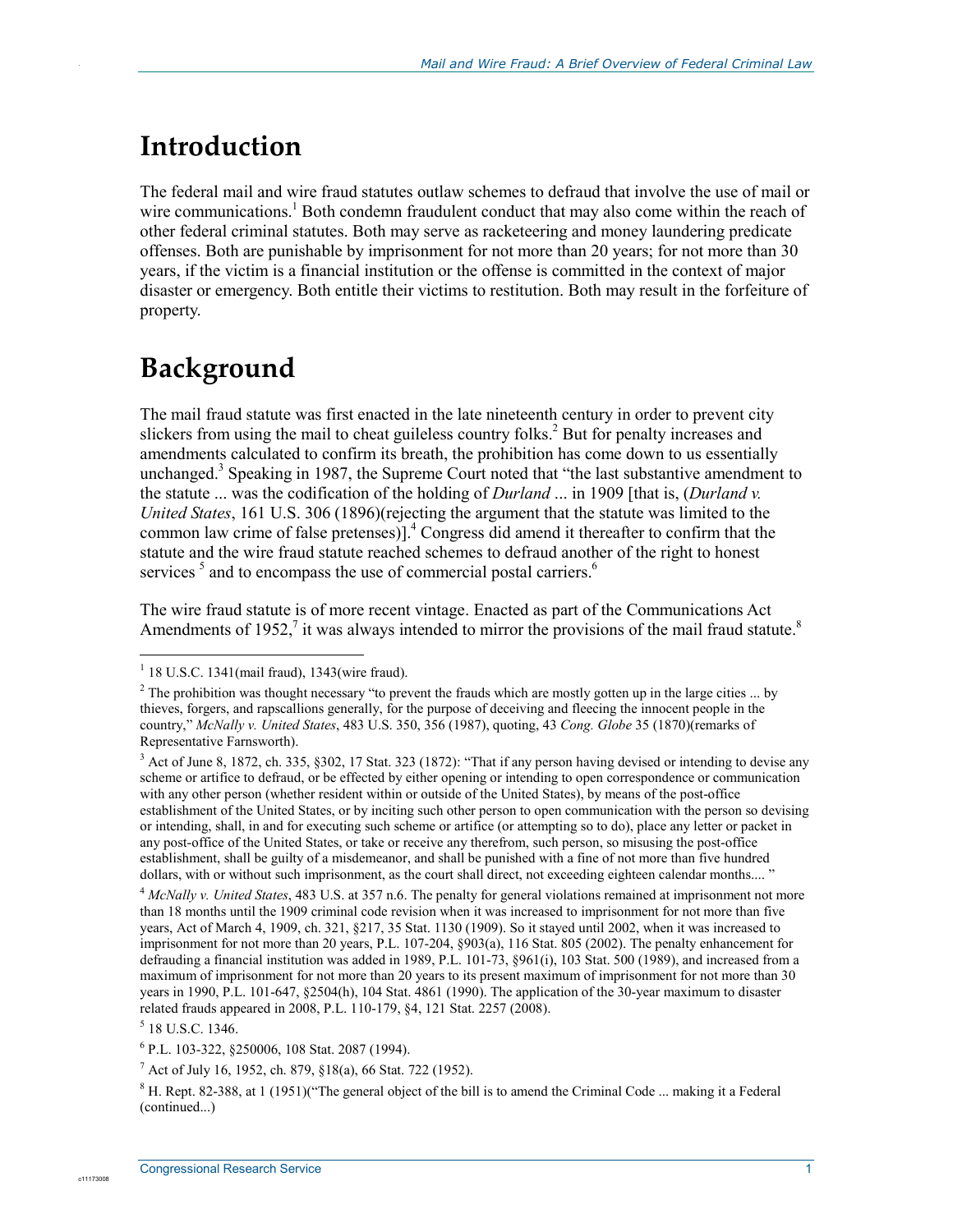Since its inception, changes in the mail fraud statute have come with corresponding changes in the wire fraud statute in most instances.<sup>9</sup>

## **Elements**

.

The mail and wire fraud statutes are essentially the same, except for the medium associated with the offense—the mail in the case of mail fraud and wire communication in the case of wire fraud. As a consequence, the interpretation of one is ordinarily considered to apply to the other.<sup>10</sup> In construction of the terms within the two, the courts will frequently abbreviate or adjust their statement of the elements of a violation to focus on the questions at issue before them.<sup>11</sup> As treatment of the individual elements makes clear, however, there seems little dispute that conviction requires the government to prove:

- 1. the use of either mail or wire communications in the foreseeable furtherance
- 2. of a scheme to defraud
- 3. involving a material deception
- 4. with the intent to deprive another of
- 5. either property or honest services.

(...continued)

1

<sup>9</sup> There was no need to amend the wire fraud statute, when commercial carriers were included in the mail fraud statute or when references to the Postal Service were substituted to references to the Post Office, P.L. 103-322, §250006(1), 108 Stat. 2087 (1994); P.L. 91-375, §6(j)(11), 84 Stat. 778 (1970).

<sup>10</sup> *Pasquantino v. United States*, 544 U.S. 349, 355 n.2 (2005)("we have construed identical language in the wire and mail fraud statutes *in pari materia*"), citing, *Neder v. United States*, 527 U.S. 1, 20 (1999) and *Carpenter v. United States*, 484 U.S. 19, 25 and n.6 (1987); see also, *Eclectic Properties East, LLC v. Marcus & Millichap Co*., 751 F.3d 990, 997 (9<sup>th</sup> Cir. 2014) )(here and elsewhere internal quotation marks and citations have usually been omitted)("The mail and wire fraud statutes are identical except for the particular method used to disseminate the fraud "); *United States v. Kennedy*, 714 F.3d 951, 958 (6<sup>th</sup> Cir. 2013)("This court has interpreted the mail-fraud and wire-fraud statutes as having essentially the same elements, except for the use of the mail versus the wires"); *United States v. Mullins*, 613 F.3d 1273, 1281 n.2 (10<sup>th</sup> Cir. 2010) ("[I]nterpretations of the mail fraud statute are, of course, authoritative on questions of wire fraud").

<sup>11</sup> E.g., *United States v. Daniel*, 749 F.3d 608, 613 ( $7<sup>th</sup>$  Cir. 2014)("Wire fraud under §1343 requires the government to prove beyond a reasonable doubt that Daniel: (1) participated in a scheme to defraud, (2) intended to defraud, and (3) used interstate wires in furtherance of the fraudulent scheme. The same elements must be proved to establish mail fraud under §1341, except that the United States mail system, rather than interstate wires, must have been used in furtherance of the fraud for the third element of the scheme"); *United States v. Porter*, 745 F.3d 1035, 1050, 1051 (10<sup>th</sup> Cir. 2014)("The elements of federal mail fraud as defined in 18 U.S.C. §1341 are (1) a scheme or artifice to defraud or obtain property by means of false or fraudulent pretenses, representations, or promises, (2) an intent to defraud, and (3) use of the mails to execute the scheme.... To convict a defendant of wire fraud under 18 U.S.C. §1343, the government must show (1) a scheme or artifice to defraud or obtain property by means of false or fraudulent pretenses, representations, or promises, (2) an intent to defraud, and (3) use of interstate wire ... communications to execute the scheme"); *United States v. Simpson*, 741 F.3d 539, 547-48 (5<sup>th</sup> Cir. 2014)("The elements of mail fraud under 18 U.S.C. §1341 are: (1) a scheme to defraud; (2) use of the mails to execute the scheme; and (3) the specific intent to defraud. The elements of wire fraud under 18 U.S.C. §1343 are: (1) a scheme to defraud and (2) use of, or causing the use of, wire communications in furtherance of the scheme").

criminal offense to use wire or radio communications as instrumentalities for perpetrating frauds upon the public. In principal it is not dissimilar to the post fraud statute (18 U.S.C. 1341)"); S. Rept. 82-44, at 14 (1951)("This section ... is intended merely to establish for radio a parallel provision now in the law for fraud by mail, so that fraud conducted or intended to be conducted by radio shall be amenable to the same penalties now provided for fraud by means of the mails"); H. Rept. 82-1750, at 22 (1952).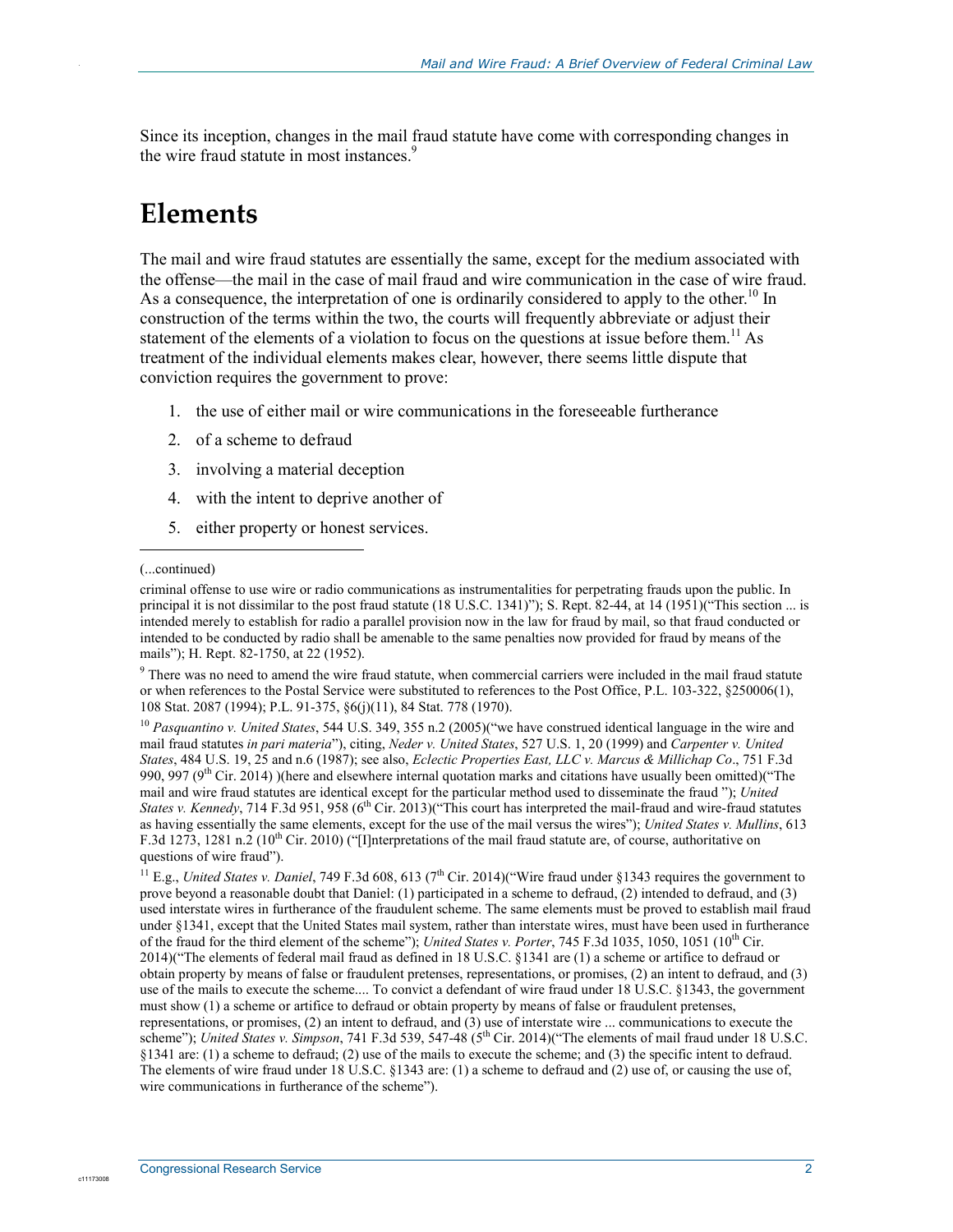### **Use of Mail or Wire Communications**

The wire fraud statute applies to anyone who "transmits or causes to be transmitted by wire, radio, or television communication in interstate or foreign commerce any writings ... for the purpose executing  $[a]$  ... scheme or artifice."<sup>12</sup> The mail fraud statute is similarly worded and applies to anyone who "... for the purpose of executing [a] ... scheme or artifice ... places in any post office ... or causes to be delivered by mail ... any ... matter."<sup>13</sup>

The statutes require that a mailing or wire communication be in furtherance of a scheme to defraud. It need not be an essential element of the scheme, as long as it "is incident to an essential element of the scheme."<sup>14</sup> A qualifying mailing or communication, standing alone, may be routine, innocent or even self-defeating, because "[t]he relevant question at all times is whether the mailing is part of the execution of the scheme as conceived by the perpetrator at the time, regardless of whether the mailing later, through hindsight, may prove to have been counterproductive."15 The element may be satisfied by mailings or communications "designed to lull the victim into a false sense of security, postpone inquiries or complaints, or make the transaction less suspect."<sup>16</sup> The element may also be satisfied by mailings or wire communications used to obtain the property which is the object of the fraud.<sup>17</sup>

A defendant need not personally have mailed or wired a communication; it is enough that he "caused" a mailing or transmission of a wire communication in the sense that the mailing or transmission was the reasonable foreseeable consequence of his intended scheme.<sup>18</sup>

### **Scheme to Defraud**

The mail and wire fraud statutes "both prohibit, in pertinent part, 'any scheme or artifice to defraud[.]' or to obtain money or property 'by means of false or fraudulent pretenses, representations, or promises,  $^{19}$  or deprive another of the right to honest services by such means.<sup>20</sup>

<u>.</u>

.

<sup>&</sup>lt;sup>12</sup> 18 U.S.C. 1343.

<sup>&</sup>lt;sup>13</sup> 18 U.S.C. 1341.

<sup>14</sup> *Schmuck v. United States*, 489 U.S. 705, 712 (1989), quoting, *Pereira v. United States*, 347 U.S. 1, 8 (1954); see also, *United States v. Smith, 749 F.3d 465, 479 (6<sup>th</sup> Cir. 2014); <i>United States v. Washington, 634 F.3d 1183-184 (10<sup>th</sup> Cir.* 2011); *United States v. Jinian*, 725 F.3d 954, 960-61 (9<sup>th</sup> Cir. 2013).

<sup>15</sup> *Schmuck v. United States*, 489 U.S. at 715, citing by way of example, *Carpenter v. United States*, 484 U.S. 19, 28 (1987); *United States v. Coughlin*, 610 F.3d 89, 98 (D.C.Cir. 2010).

<sup>16</sup> *United States v. Lane*, 474 U.S. 438, 451-52 (1986), quoting, *United States v. Maze*, 414 U.S. 395; 403 (1974); *United States v. Faulkenberry*, 614 F.3d 573, 582 (6<sup>th</sup> Cir. 2010); *United States v. Phipps*, 595 F.3d 243, 246-47 (5<sup>th</sup>) Cir. 2010).

<sup>&</sup>lt;sup>17</sup> *United States v. Vilar,* 729 F.3d 62, 95 (2d Cir. 2013)("A scheme to defraud is not complete until the proceeds have been received and use of the mail or wires to obtain the proceeds satisfies the jurisdictional element, which is to say that the jurisdictional element is fulfilled when the defendant uses the mail or wires to convert the money to his own use").

<sup>18</sup> *Pereira v. United States*, 347 U.S. at 8-9 ("Where one does an act with knowledge that the use of the mails will follow in the ordinary course of business, or where such use can reasonably be foreseen, even though not actually intended, then he 'causes' the mails to be used"); *United States v. Porter*, 745 F.3d 1035, 1051 (10<sup>th</sup> Cir. 2014); *United States v. White*, 737 F.2d 1121, 1129 (7<sup>th</sup> Cir. 2013); *United States v. Weiss*, 630 F.3d 1263, 1269-270 (10<sup>th</sup> Cir. 2010); *United States v. Green, 592 F.3d 1057, 1069-70 (9<sup>th</sup> Cir. 2010).* 

<sup>19</sup> *Neder v. United States*, 527 U.S. 1, 20 (1999); *United States v. Smith*, 749 F.3d 465, 477 (6th Cir. 2014)("A scheme to defraud is any plan or course of action by which someone uses false, deceptive, or fraudulent pretenses, (continued...)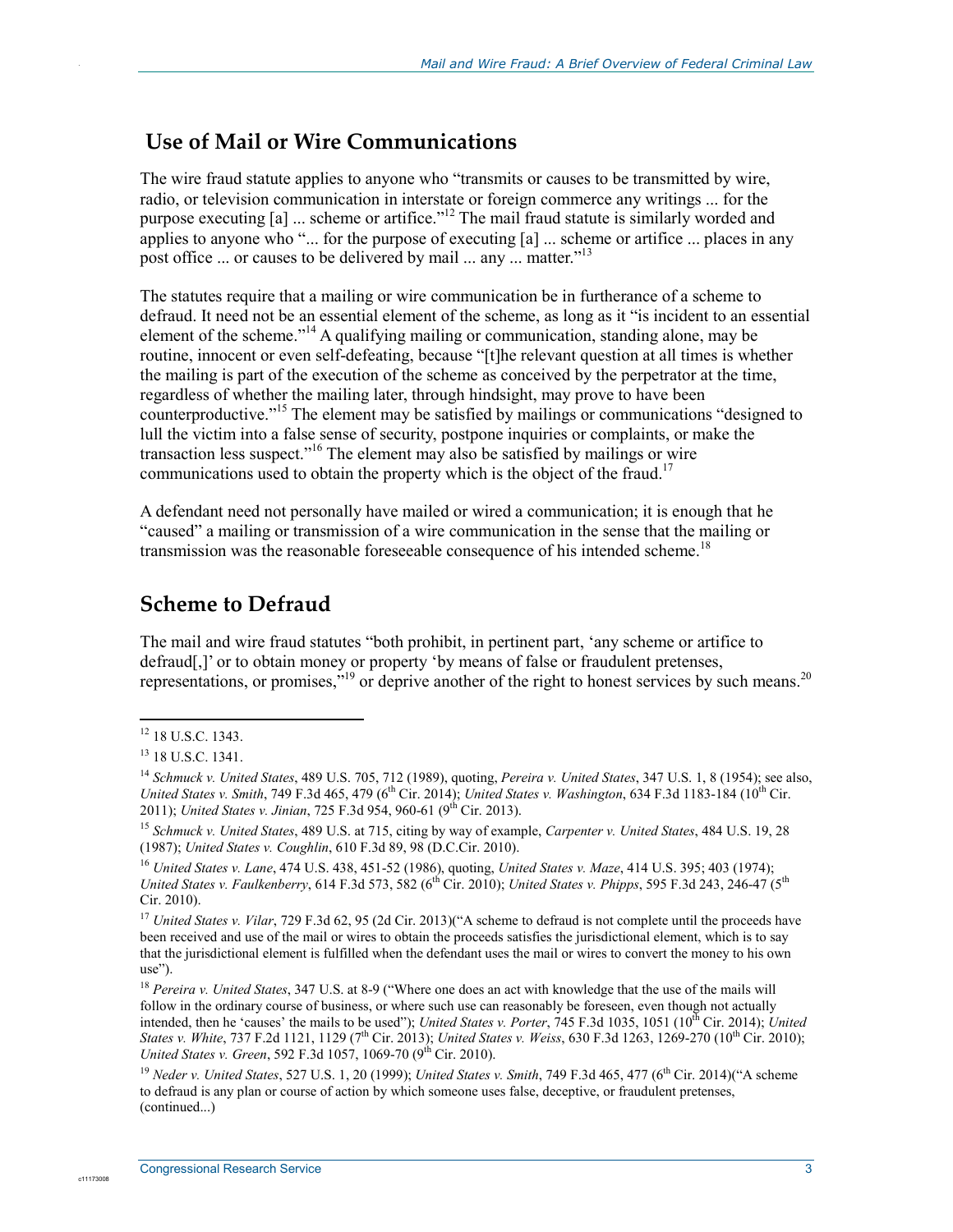From the beginning, Congress intended to reach a wide range of schemes to defraud, and has expanded the concept whenever doubts arose. It added the second prong—obtaining money or property by false pretenses, representations, or promises—after defendants had suggested that the term "scheme to defraud" covered false pretenses concerning present conditions but not representations or promises of future conditions.<sup>21</sup> More recently, it added Section 1346 to make it clear the term "scheme to defraud" encompassed schemes to defraud another of the right to honest services.<sup>22</sup> Even before that adornment, the words were understood to "refer 'to wronging one in his property rights by dishonest methods or schemes,' and 'usually signify the deprivation of something of value by trick, deceit, chicane or overreaching.<sup>"23</sup>

The statutes condemn schemes to defraud—both the successful and the unsuccessful.<sup>24</sup> Nevertheless, there may be some question whether the statutes reach those schemes designed to deceive the gullible though they could not ensnare the reasonably prudent.<sup>25</sup> It is not uncommon for the courts to declare that to demonstrate a scheme to defraud the government needs to show that the defendant's "communications were reasonably calculated to deceive persons of ordinary prudence and comprehension."<sup>26</sup> One court considered these statements no more than an identification of a point at which the government has satisfied its burden in a particular case, without addressing whether a lesser quantum of evidence might suffice in other cases.<sup>27</sup> In any

(...continued)

 $\overline{a}$ 

.

<sup>22</sup> 18 U.S.C. 1346. The phrase "deprivation of the right to honest services" extends only to bribery and kick-back schemes, *Skilling v. United States*, 561 U.S. 2896, 408-409 (2010); *United States v. Rosen*, 716 F.3d 691, 698 n.3 (2d Cir. 2013).

<sup>23</sup> *McNally v. United States*, 483 U.S. at 358, quoting, *Hammerschmidt v. United States*, 265 U.S. 182, 188 (1924).

<sup>24</sup> *Pasquantino v. United States*, 544 U.S. 349, 371 (2005)("The wire fraud statute punishes the scheme, not its success"); *United States v. Warshak*, 631 F.3d 266, 310 (6<sup>th</sup> Cir. 2010); *United States v. Lupton*, 620 F.3d 790, 805 (7<sup>th</sup> Cir. 2010); *United States v. Valencia*, 600 F.3d 389, 429 (5<sup>th</sup> Cir. 2010).

<sup>25</sup> *United States v. Rodriguez*, 732 F.3d 1299, 1303 (11<sup>th</sup> Cir. 2013)(acknowledging that ""puffing' or "sellers" talk' is not a crime under federal fraud statutes").

<sup>26</sup> *United States v. Williams, 527 F.3d 1235, 1245 (11<sup>th</sup> Cir. 2008); <i>Eclectic Properties East, LLC v. Marcus & Millichap Co*., 751 F.3d 990, 997 (9th Cir. 2014); *United States v. Ciavarella*, 716 F.3d 705, 728 (3d Cir. 2013); but see, *United States v. Corsey*, 723 F.3d 366, 373 (2d Cir. 2013("In a related context, we have held that a defendant is liable for an objectively absurd lie if a subjectively foolish victim believes it").

<sup>27</sup> *United States v. Svete,* 556 F.3d 1157, 1168-169 (11<sup>th</sup> Cir. 2009)("Svete and Girardot cite decisions that use the 'ordinary prudence' language as evidence that fraud requires a scheme capable of defrauding the reasonably prudent, but none of the decisions cited by Svete and Girardot overturned a conviction on the ground that the scheme was incapable of deceiving persons of ordinary prudence. The 'ordinary prudence' language was invoked instead to affirm convictions. Two sister circuits have stated that 'ordinary prudence' has a place in the proof of mail fraud, but both held that the jury instructions about materiality were sufficient to establish that the jury had found the fraudulent schemes reliable.... None of these decisions reversed a conviction of mail fraud for failure to instruct the jury that the alleged (continued...)

representations, or promises to deprive someone else of money").

<sup>&</sup>lt;sup>20</sup> 18 U.S.C. 1346.

<sup>21</sup> *McNally v. United States*, 483 U.S. 350, 356-57 & n.6 (footnote 6 in brackets)("*Durland v. United States*, 161 U.S. 306 (1986), the first case in which this Court construed the meaning of the phrase 'any scheme or artifice to defraud,' held that the phrase is to be interpreted broadly insofar as property rights are concerned. ... the Court rejected the argument that 'the statute reaches only such as cases as, at common law, would come within the definition of false pretenses, in order to make out which there must be a misrepresentation as to some existing fact and not a mere promise as to the future. Instead, it construed the statute to 'include everything designed to defraud by representations as to the past or present, or suggestions and promises as to the future.' ... Congress codified the holding of *Durland* in 1909.... [Prior to *Durland* Congress amended the statute to add language expressly reaching schemes of the period ... . The addition of this language appears to have been nothing more than a reconfirmation of the statute's original purpose in the face of some disagreement among the lower federal courts as to whether the statute should be broadly or narrowly read"].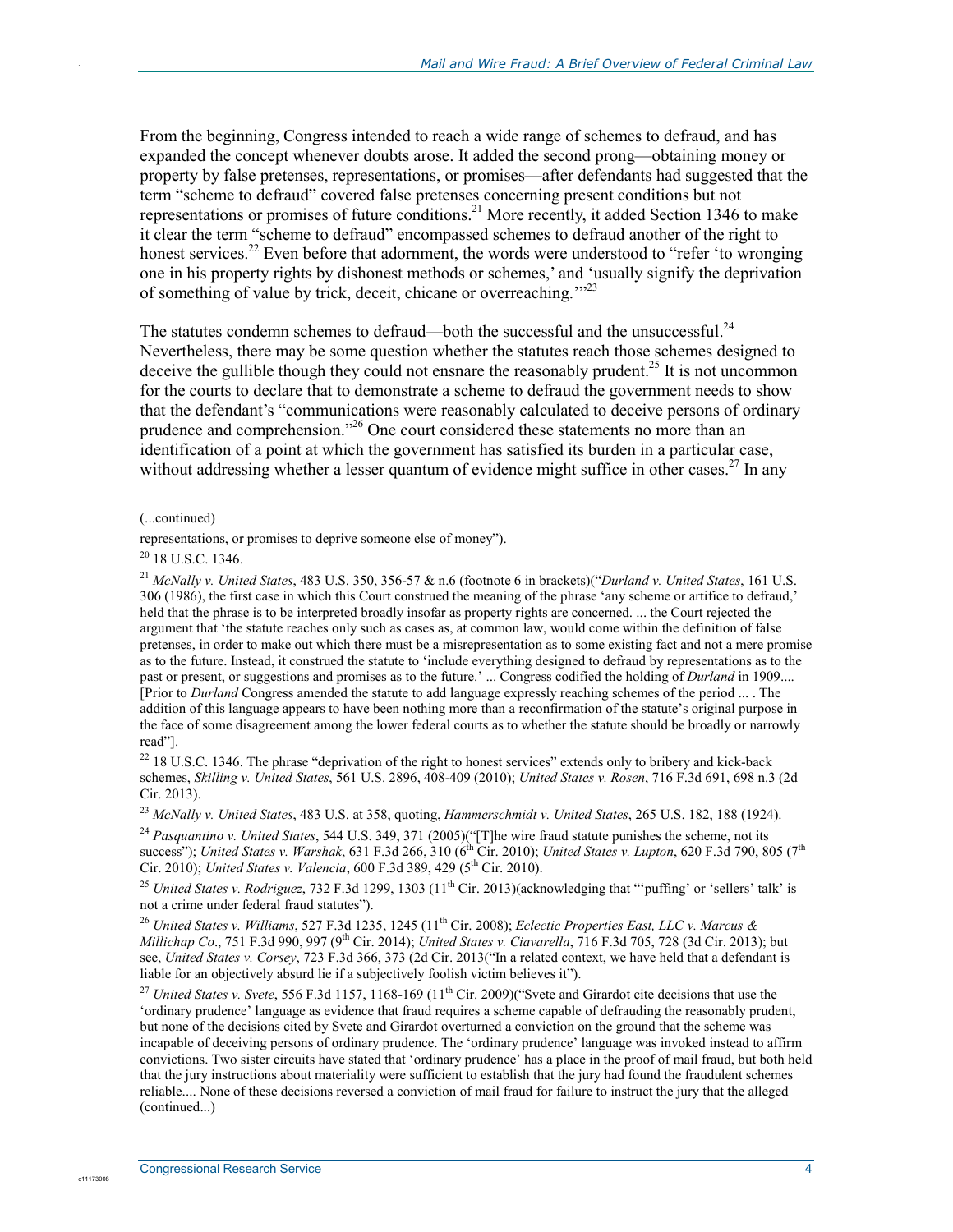event, the question may be more clearly present in the context of the defendant's intent and the materiality of deception, matters discussed below.

### **Materiality**

.

Neither the mail nor the wire fraud statute includes a reference to materiality. Yet materiality is an element of each offense, because at the time of the statutes' enactment, the word "defraud" was understood to "require<sup>[]</sup> a misrepresentation or concealment of [a] material fact.<sup>228</sup> "[A] statement is material for [mail or] wire fraud purposes only if it has the natural tendency to influence or be capable of influencing the person to whom it was addressed."<sup>29</sup> The deception, however, need not be addressed to the person to be defrauded.<sup>30</sup>

### **Intent**

"Intent to defraud requires a wilful act by the defendant with the specific intent to deceive or cheat, usually for the purpose of getting financial gain for one's self or causing financial loss to another.<sup>331</sup> Under both statutes, intent to defraud requires a willful act by the defendant with the intent to deceive or cheat, usually [, but not necessarily,] for the purpose of getting financial gain for one's self or causing financial loss to another."32 A defendant has a complete defense if he believes the deceptive statements or promises to be true or otherwise acts in good faith.<sup>33</sup> A defendant has no such defense, however, if he blinds himself to the truth.<sup>34</sup> Nor is it a defense if he intends to deceive but feels his victim will ultimately profit or be unharmed.<sup>35</sup>

1

<sup>(...</sup>continued)

scheme had to be capable of deceiving people of ordinary prudence, and none reached the perverse result of insulating criminals who target those least likely to protect themselves").

<sup>28</sup> *Neder v. United States*, 527 U.S. 1, 22-3, 25 (1999); *United States v. Corsey*, 723 F.3d 366, 373 (2d Cir. 2013)("Fraud requires more than deceit. A person can dissemble about many things, but a lie can support a fraud conviction only if it is material, that is, if would affect a reasonable person's evaluation of a proposal"); *United States v. Tum*, 707 F.3d 68, 72 (1<sup>st</sup> Cir. 2013).

<sup>&</sup>lt;sup>29</sup> *United States v. Jenkins*, 633 F.3d 788, 802 n.3 (9<sup>th</sup> Cir. 2011)(parenthetical indications omitted); *United States v. Sharp*, 749 F.3d 1267, 1279 (10th Cir. 2014); *United States v. Seidling*, 737 F.3d 1155, 1160 (7th Cir. 2013); *United States v. Wetherald*, 636 F.3d 1315, 1324 (11th Cir. 2011); *United States v. Radley*, 632 F.3d 177, 185 (5th Cir. 2011); *United States v. Weldon, 606 F.3d 912, 918 (6<sup>th</sup> Cir. 2010).* 

<sup>30</sup> *United States v. Seidling*, 737 F.3d at 1161("[T]his Court does not interpret the mail fraud statute as requiring convergence between the misrepresentations and the defrauded victims"), citing decisions from the First, Fifth, Eighth and Tenth Circuits in accord.

<sup>&</sup>lt;sup>31</sup> *United States v. White*, 737 F.3d 1121, 1130 (7<sup>th</sup> Cir. 2013); see also, *United States v. Imo*, 739 F.3d 226, 236 (5<sup>th</sup> Cir. 2014).

<sup>32</sup> *United States v. Howard*, 619 F.3d 723, 727 (7th Cir. 2010); *United States v. Phipps*, 595 F.3d 243, 245-46 (2010) ("Mail and wire fraud are both specific intent crimes that require the Government to prove that a defendant knew the scheme involved false representations"); *United States v. Stalnaker*, 571 F.3d 428, 436 (5<sup>th</sup> Cir. 2009).

<sup>33</sup> *United States v. Coughlin*, 610 F.3d 89, 98 (D.C.Cir. 2010); cf., *United States v. Maxwell*, 579 F.3d 1282, 1301 (11th Cir. 2009)("[A]n intent to defraud is not present if the defendant knew that he could not deceive the recipient of his statements").

<sup>&</sup>lt;sup>34</sup> *United States v. Kennedy*, 714 F.3d 951, 958 (6<sup>th</sup> Cir. 2013)("[T]he belief or faith that a venture will eventually succeed no matter how impractical or visionary the venture may be is no defense to a charge of fraud"); *United States v. Alston-Graves*, 435 F.3d 331, 336-38 (D.C.Cir. 2006*); United States v. Ramirez*, 574 F.3d 869, 876-77 (7th Cir. 2009); *United States v. Clay*, 618 F.3d 946, 953 (8<sup>th</sup> Cir. 2010).

<sup>35</sup> *United States v. Hamilton*, 499 F.3d 734, 736-37 (7th Cir. 2007); *United States v. Chavis*, 461 F.3d 1201, 1209 (10th (continued...)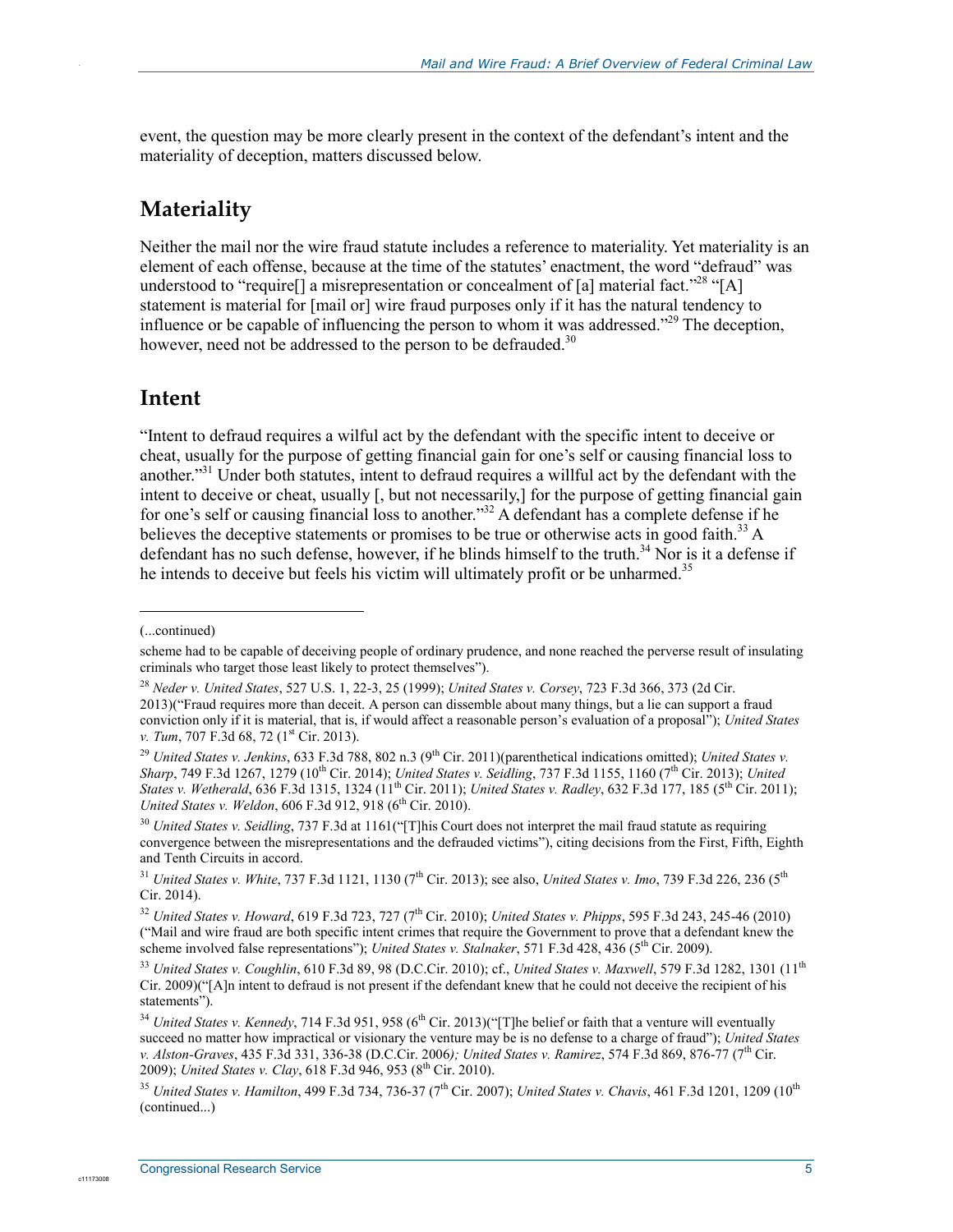### **Money, Property, or Honest Services**

The mail and wire fraud statutes speak of schemes to defraud or to obtain money or property.<sup>36</sup> They clearly protect against deprivations of tangible property. Their protection of intangibles has not always been as clear. They do protect intangible *property* rights,<sup>37</sup> although they do not apply to certain intangible rights in property that have no value in the hands of the victim of a scheme.<sup>3</sup>

Some time ago, the Supreme Court held in *McNally v. United States* that the protection does not extend to "the intangible right of the citizenry to good government."<sup>39</sup> Soon after *McNally*, Congress enlarged the mail and wire fraud statute coverage to include the intangible right to honest services, by defining the "term 'scheme or artifice to defraud' [to] include[s] a scheme or artifice to deprive another of the intangible right to honest services." $40$  Lest the expanded definition be found unconstitutionally vague, the Court in *Skilling v. United States* limited its application to cases of bribery or kickbacks.<sup>41</sup>

### **Aiding and Abetting, Attempt, and Conspiracy**

Attempting or conspiring to commit mail or wire fraud or aiding and abetting the commission of those offenses carries the same penalties as the underlying offense.<sup>42</sup> "In order to aid and abet another to commit a crime it is necessary that a defendant in some sort associate himself with the venture, that he participate in it as in something that he wishes to bring about, that he seek by his action to make it succeed."43

1

.

<sup>38</sup> *Cleveland v. United States*, 531 U.S. 12, 20 (2000)(Section "1341 does not reach fraud in obtaining a state or municipal license of the kind here involved, for such a license is not 'property' in the government regulator's hands")

<sup>41</sup> *Skilling v. United States*, 561 U.S. 358, 368 (2010); *United States v. McDonough*, 727 F.3d 143, 152 (1st Cir. 2013); *United States v. Garrido*, 713 F.3d 985, 993-94 (9th Cir. 2013); *United States v. Botti*, 711 F.3d 299, 310 (2d Cir. 2013).

42 18 U.S.C. 2(a)("Whoever commits an offense against the United States or aids, abets, counsels, commands, induces or procures its commission, is punishable as a principal"); 18 U.S.C. 1349("Any person who attempts or conspires to commit any offense under this chapter shall be subject to the same penalties as those prescribed rot he offense, the commission of which was the object of the attempt or conspiracy").

<sup>(...</sup>continued)

Cir. 2006)("A defendant's honest belief that a venture will ultimately succeed does not constitute good faith if, in carrying out the plan, he knowingly uses false representations or pretenses with intent to deceive").

<sup>36 18</sup> U.S.C. 1341, 1343.

<sup>37</sup> *Carpenter v. United States*, 484 U.S. 19, 25 (1987)("*McNally* did not limit the scope of §1341 to tangible as distinguished from intangible property rights"); see also, *Pasquantino v. United States*, 544 U.S. 349, 356 (2005) ("Canada's right to uncollected excise taxes ... is 'property' in its hands. This right is an entitlement to collect money... Valuable entitlements like these are 'property' as that term ordinarily is employed").

<sup>39</sup> *McNally v. United States*, 483 U.S. 350, 356 (1987).

 $40$  18 U.S.C. 1346.

<sup>43</sup> *Nye & Nissen v. United States*, 336 U.S. 613, 619 (1949); *United States v. Thum*, 749 F.3d 1143, 1148-149 (9th Cir. 2014); *United States v. Acosta-Colon*, 741 F.3d 179, 208 (1st Cir. 2013); *United States v. Reifler*, 446 F.3d 65, 96-7 (2d Cir. 2006)("[A] defendant may be convicted of aiding and abetting a given crime where the government proves that the underlying crime was committed by a person other than the defendant, that the defendant knew of the crime, and that the defendant acted with the intent to contribute to the success of the underlying crime. To prove that the defendant acted with that specific intent, the government must show that he knew of the crime, but it need not show that he knew all of the details of the crime, so long as the evidence shows that he joined the venture, that he shared in it, and that his efforts contributed towards its success. A defendant may not properly be convicted of aiding and abetting a crime that was completed before his accessorial acts were performed. However, where the crime has more than one stage, the (continued...)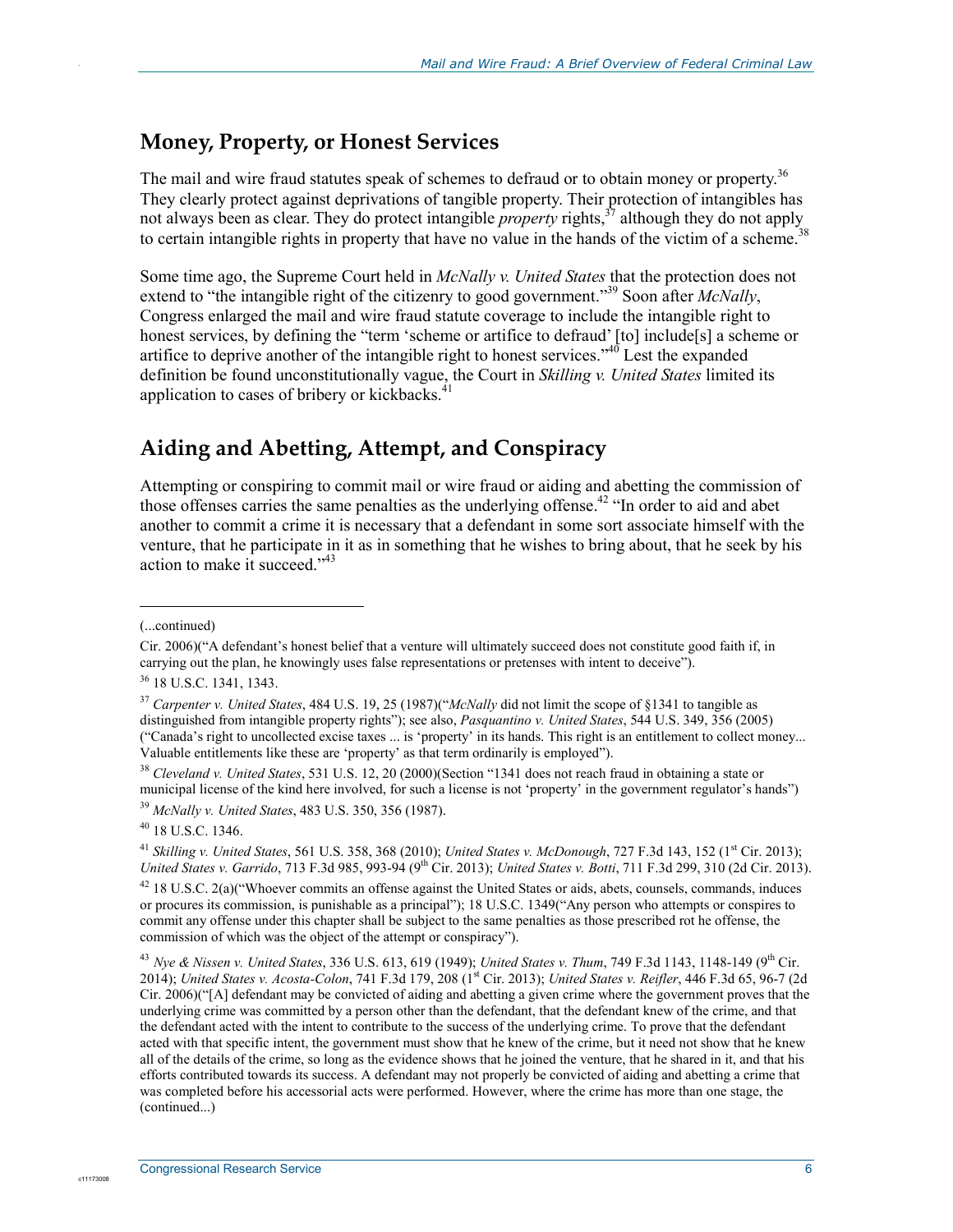To prove conspiracy to commit mail or wire fraud, the government must establish that (1) two or more persons, directly or indirectly, reached an agreement to devise and execute a scheme to defraud; (2) the defendant knew the unlawful purpose of the agreement; and (3) the defendant joined in the agreement willfully, that is, with the intent to further the unlawful purpose."44 Most appellate courts do not list an overt act requirement among the elements of the offense, although the Sixth Circuit identifies it as a necessary element.45 As a general rule, a conspirator is liable for any other offenses that a co-conspirator commits in the foreseeable furtherance of the conspiracy.46 Such liability, however, extends only until the objectives of the conspiracy have been accomplished or the defendant has withdrawn from the conspiracy.<sup>47</sup>

Where attempt has been made a separate offense, as it has for mail and wire fraud, $48$  conviction ordinarily requires that the defendant commit a substantial step towards the completion of the underlying offense with the intent to commit it.<sup>49</sup> It does not, however, require the attempt to have been successful.<sup>50</sup> Unlike conspiracy, a defendant may not be convicted of both the substantive offense and the lesser included crime of attempt to commit it.<sup>51</sup>

 $\overline{a}$ 

.

<sup>46</sup> *Pinkerton v. United States*, 328 U.S. 640, 647 (1946); *United States v. Rodriguez*, 751 F.3d 1244, 1256 (11th Cir. 2014); *United States v. Ortega*, 750 F.3d 1020, 1024 (8th Cir. 2014); *United States v. Ocasio*, 750 F.3d 399, 408-409  $(4^{th}$  Cir. 2014).

<sup>(...</sup>continued)

defendant may be convicted of aiding and abetting even if he did not learn of the crime at its inception but knowingly assisted at a later stage. The latter principle has been applied to charges of wire fraud, allowing a defendant to be convicted of that offense on an aiding-and-abetting theory even if the wire transmission preceded his conduct, so long as the fraudulent scheme was ongoing at the time of his conduct. In *United States v. Phillips*, for example, the court ruled that the defendant's act of cashing a money order that had been fraudulently wired aided and abetted the wire fraud").

<sup>44</sup> *United States v. Ford*, 558 F.3d 371, 375 (5th Cir. 2009); see also, *United States v. Stimpson*, 741 F.3d 539, 547 (5th Cir. 2014); *United States v. Rodriguez*, 732 F.3d 1299, 1303 (11th Cir. 2013); *United States v. Cole*, 721 F.3d 1016, 1021 (8th Cir. 2013); see generally, CRS Report R41223, *Federal Conspiracy Law: A Brief Overview*, by Charles Doyle.

<sup>&</sup>lt;sup>45</sup> *United States v. Fishman*, 645 F.3d 1175, 1186 (10<sup>th</sup> Cir. 2011)("[A] conspiracy to commit wire and/or mail fraud does not require proof an overt act"), citing, *Whitfield v. United States*, 543 U.S. 209 (2005); but see, *United States v. Smith*, 749 F.3d 465, 477 (6<sup>th</sup> Cir. 2014)(emphasis added)("A conviction for conspiracy to commit mail fraud requires proof beyond a reasonable doubt that the defendant knowingly and willfully joined in an agreement with at least one other person to commit an act of mail [or wire] fraud *and that there was at least one overt act in furtherance of the*  agreement"); *United States v. Warshak*, 631 F.3d 266, 308 (6<sup>th</sup> Cir. 2010).

<sup>47</sup> *Smith v. United States*, 133 S.Ct. 714, 718 (2013)("Upon joining a criminal conspiracy, a defendant's membership in the ongoing unlawful scheme continues until he withdraws"); see also, *United States v. Ortega*, 750 F.3d 1020, 1024  $(8<sup>th</sup> Cir. 2014)$  ("A defendant is liable for the reasonably foreseeable actions taken by coconspirators in furtherance of the conspiracy unless he affirmatively withdraws from the conspiracy. To establish withdrawal from a conspiracy, the defendant has the burden to demonstrate that he took affirmative action by making a clean breast to the authorities or by communicating his withdrawal in a manner reasonably calculated to reach his coconspirators"); *United States v. Vallone*, 752 F.3d 690, 696-97 (7th Cir. 2014); *United States v. Mandell*, 752 F.3d 544, 552 (2d Cir. 2014). 48 18 U.S.C. 1349.

<sup>&</sup>lt;sup>49</sup> *United States v. Anderson, 747 F.3d 51, 73 (2d Cir. 2014); <i>United States v. Muratovic*, 719 F.3d 809, 815 (7<sup>th</sup> Cir. 2013); *United States v. Gordon*, 710 F.3d 1124, 1150 (10<sup>th</sup> Cir. 2013).

<sup>50</sup> *Pasquantino v. United States*, 544 U.S. 349, 371 (2005); *United States v. Desposito*, 704 F.3d 221, 231 (2d Cir. 2013); see also, *United States v. Gordon*, 710 F.3d at 1150 ("The fact that further, major steps remain before the crime can be completed does not preclude a finding that the steps already undertaken are substantial").

<sup>&</sup>lt;sup>51</sup> *United States v. Brooks*, 438 F.3d 1231, 1242 (10<sup>th</sup> Cir. 2006).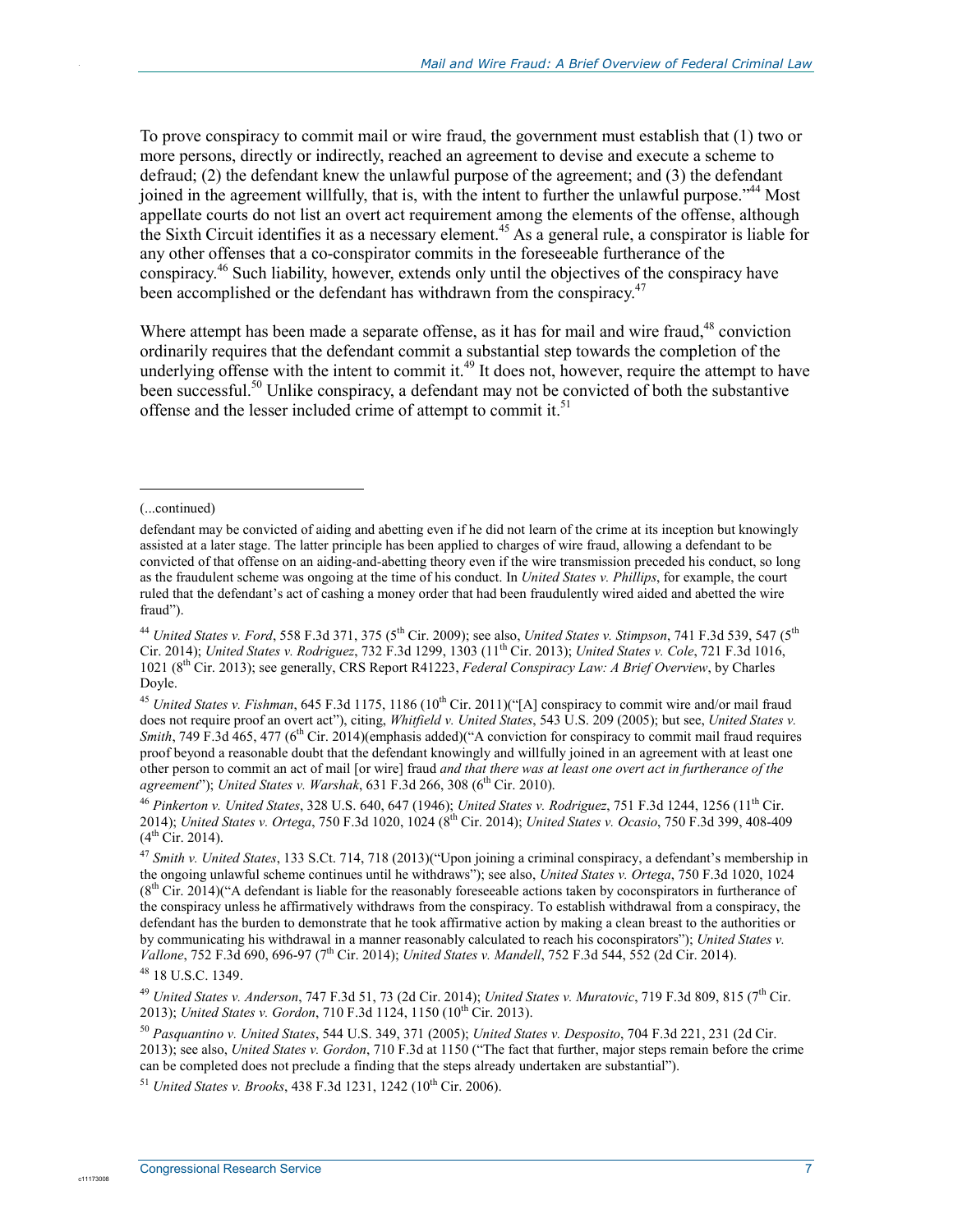### **Sentencing**

.

A mail and wire fraud are punishable by imprisonment for not more than 20 years and a fine of not more than \$250,000 (not more than \$500,000 for organizations), or fine of not more than \$1 million and imprisonment for not more than 30 years if the victim is a financial institution or the offense was committed in relation to a natural disaster.<sup>52</sup> Conviction may also result in probation, a term of supervised release, a special assessment, a restitution order, and/or a forfeiture order.

### **Sentencing Guidelines**

Sentencing in federal court begins with the federal Sentencing Guidelines.<sup>53</sup> The Guidelines are essentially a score keeping system. A defendant's ultimate sentence under the Guidelines is determined by reference first to a basic guideline, which sets a base "offense level." Offense levels are then added or subtracted to reflect his prior criminal record as well as the aggravating and mitigating circumstances attending his offense.<sup>54</sup> One of two basic guidelines applies to mail and wire fraud. Section 2C1.1 applies to mail or wire fraud convictions involving corruption of public officials.<sup>55</sup> Section 2B1.1 applies to other mail or wire fraud convictions. Both sections include enhancements based on the amount of loss associated with the fraud.<sup>56</sup>

After all the calculations, the final offense level determines the Guidelines' recommendation concerning probation, imprisonment, and fines. The Guidelines convert final offense levels into 43 sentencing groups, which are in turn each divided into 6 sentences ranges based on the

54 See generally, CRS Report R41696, *How the Federal Sentencing Guidelines Work: An Overview*, by Charles Doyle.

<sup>1</sup>  $52$  18 U.S.C. 1341, 1343, 3751. The maximum for both individuals and organizations may be increased to twice the amount of gain or loss associated with the offense, 18 U.S.C. 3571(d). Both mail and wire fraud statutes contain the financial institution and disaster enhancement ("... If the violation occurs in relation to, or involving any benefit authorized, transported, transmitted, transferred, disbursed, or paid in connection with, a presidentially declared major disaster or emergency (as those terms are defined in [s]ection 102 of the Robert T. Stafford Disaster Relief and Emergency Assistance Act (42 U.S.C. 5122)), or affects a financial institution, such person shall be fined not more than \$1,000,000 or imprisoned not more than 30 years, or both").

<sup>53</sup> *Gall v. United States*, 552 U.S. 38, 49 (2007)("[A] district should begin all sentencing proceedings by correctly calculating the applicable Guidelines range").

<sup>55</sup> U.S.S.G. §2C1.1 cmt. ("Statutory Provisions: ... 18 U.S.C.... 1341 (if the scheme or artifice to defraud was to deprive another of the intangible right of honest services of a public official) ... 1343 (if the scheme or artifice to defraud was to deprive another of the intangible right of honest services of a public official) ...").

<sup>&</sup>lt;sup>56</sup> U.S.S.G. §§2B1.1(b)(1); 2C1.1(b)(2). E.g., *United States v. Martinez*, 610 F.3d 1216, 1222 (10<sup>th</sup> Cir. 2010)("[T]he PSR [(presentence report)]determined Martinez's base offense level was 14 under U.S.S.G. §2C1.1(a)(1), applied a 16 level enhancement under §2B1.1(b)(1) because Martinez was responsible for a loss between \$ 1.5 and \$ 2.5 million, and applied a 4-level enhancement under  $\S 2C1.1(b)(3)$ . When Martinez's base offense level was adjusted three levels for acceptance of responsibility, his total offense level was 31, which when combined with Martinez's criminal history category I, produced a guideline range of 108-135 months"); *United States v. Skys*, 637 F.3d 146, 150 (2d Cir. 2011) ("The PSR's calculation of Sky's advisory-Guidelines offense level began with a base offense level of 7 pursuant to  $\S 2B1.1(a)(1)$ ; it recommended increases for the following specific offense characteristics: 24 steps pursuant to §2B1.1(b)(1)(M) for an intended loss amount of more than \$50 million but not more than \$100 million; two steps pursuant to  $\S 2B1.1(b)(2)(A)$  for an offense involving 10 or more, but fewer than 50, victims; and two steps pursuant to §2B1.1(b)(9)(C) for an offense that involved sophisticated means. The PSR also recommended a four-step upward adjustment pursuant to §3B1.1(a) on the ground that Skys was an organizer or leader of criminal activity that involved five or more participants or was otherwise extensive, and a two-step downward adjustment pursuant to §3E1.1(a) for Skys's acceptance of responsibility prior to the imposition of sentence. The total offense level was 37. Given Sky's criminal history category of II, the Guidelines-recommended range of imprisonment was 235 to 293 months").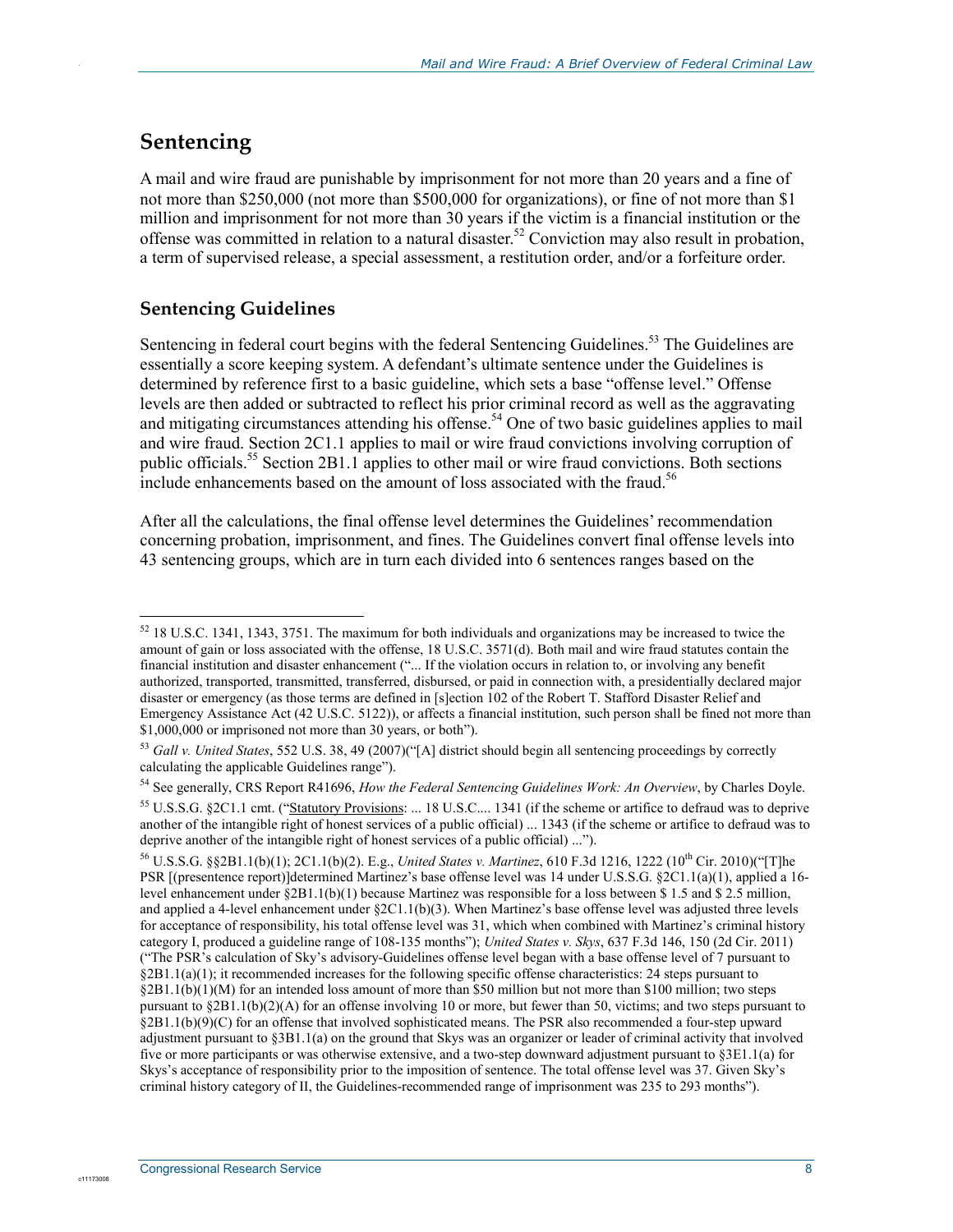defendant's criminal history.<sup>57</sup> Thus, for instance, the recommended sentencing range for a first time offender (i.e., one with a category I criminal history) with a final offense level of 15 is imprisonment for between 18 and 24 months.<sup>58</sup> A defendant with the same offense level 15 but with a criminal record placing him in criminal history category VI, would face imprisonment from between 41 and  $51$  months.<sup>59</sup> The Guidelines also provide offense-level-determined fine ranges for individuals and organizations.<sup>60</sup>

As a general rule, sentencing courts may place a defendant on probation for a term of from 1 to 5 years for any crime punishable by a maximum of term of imprisonment of less than 25 years.<sup>61</sup> The Guidelines, however, recommend "pure" probation, that is probation without any term of incarceration, only with respect to defendants with an offense level of 8 or below, i.e., levels where the sentencing range is between 0 and 6 months. $62$ 

Once a court has calculated the Guideline recommendations, it must weigh the other statutory factors found in 18 U.S.C. 3553(a) before imposing sentence.<sup>63</sup> Sentences will be upheld on appeal if they are procedural and substantively reasonable. A sentence is reasonable procedurally if it is free of procedural defects, such as a failure to accurately calculate the Guidelines recommendations and to fully explain the reasons for the sentence selected.<sup>64</sup> A sentence is reasonable substantively if it is reasonable in light of circumstances which a case presents.<sup>65</sup>

<u>.</u>

.

 $62$  U.S.S.G. §5B1.1. Probation in conjunction with some combination of incarceration is possible up to offense level 11, U.S.S.G. §5B1.1(a)(2).

 $63$  18 U.S.C. §3553(a) ("The court shall impose a sentence sufficient, but not greater than necessary, to comply with the purposes set forth in paragraph (2) of this subsection. The court, in determining the particular sentence to be imposed, shall consider  $-(1)$  the nature and circumstances of the offense and the history and characteristics of the defendant; (2) the need for the sentence imposed – (A) to reflect the seriousness of the offense, to promote respect for the law, and to provide just punishment for the offense; (B) to afford adequate deterrence to criminal conduct; (C) to protect the public from further crimes of the defendant; and (D) to provide the defendant with needed educational or vocational training, medical care, or other correctional treatment in the most effective manner; (3) the kinds of sentences available; (4) the kinds of sentence and the sentencing range established for  $- (A)$  the applicable category of offense committed by the applicable category of defendant as set forth in the guidelines – (i) issued by the Sentencing Commission pursuant to [s]ection 994(a)(1) of Title 28, United States Code, subject to any amendments made to such guidelines by act of Congress (regardless of whether such amendments have yet to be incorporated by the Sentencing Commission into amendments issued under [s]ection 994(p) of Title 28); and (ii) that, except as provided in [s]ection 3742(g), are in effect on the date the defendant is sentenced; or (B) in the case of a violation of probation or supervised release, the applicable guidelines or policy statements issued by the Sentencing Commission pursuant to [s]ection 994(a)(3) of Title 28, United States Code, taking into account any amendments made to such guidelines or policy statements by act of Congress (regardless of whether such amendments have yet to be incorporated by the Sentencing Commission into amendments issued under [s]ection 994(p) of Title 28); (5) any pertinent policy statement – (A) issued by the Sentencing Commission pursuant to [s]ection 994(a)(2) of Title 28, United States Code, subject to any amendments made to such policy statement by act of Congress (regardless of whether such amendments have yet to be incorporated by the Sentencing Commission into amendments issued under [s]ection 994(p) of Title 28); and (B) that, except as provided in [s]ection  $3742(g)$ , is in effect on the date the defendant is sentenced. (6) the need to avoid unwarranted sentence disparities among defendants with similar records who have been found guilty of similar conduct; and (7) the need to provide restitution to any victims of the offense").

<sup>64</sup> Gall v. United States, 552 U.S. 38, 51 (2007); *United States v. Smith*, 749 F.3d 465, 484 (6<sup>th</sup> Cir. 2014)("Procedural reasonableness turns on whether the district court: (1) properly calculated the applicable advisory Guidelines range; (2) considered the other §3553(a) factors as well as the parties' arguments for a sentence outside the Guidelines range; and (continued...)

<sup>&</sup>lt;sup>57</sup> U.S.S.G. ch.5A, Sentencing Table.

<sup>58</sup> *Id.* 

<sup>59</sup> *Id.* 

<sup>60</sup> U.S.S.G. §§5E1.2, 8C12.4.

<sup>61 18</sup> U.S.C. 3561, 3581(b).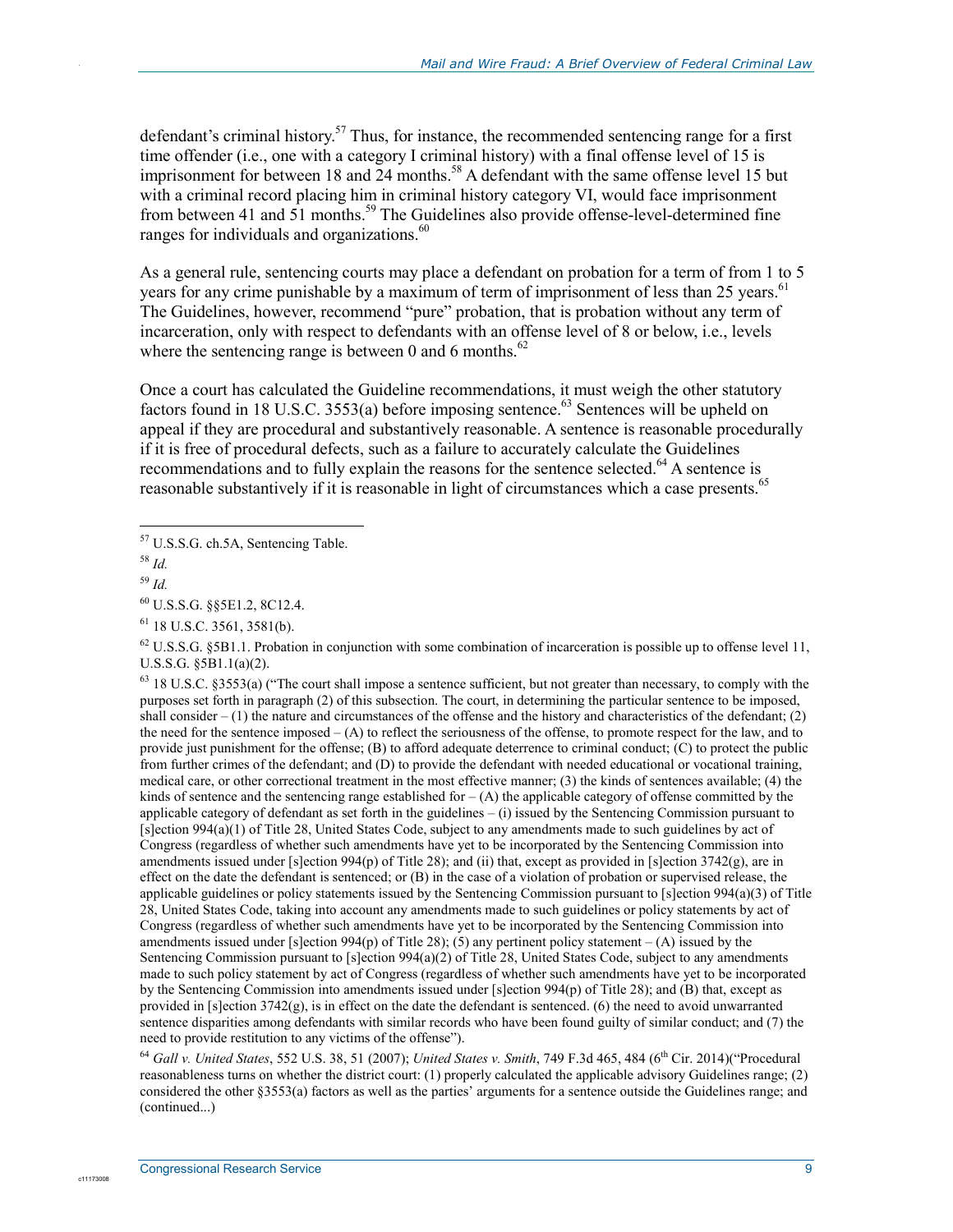### **Supervised Release and Special Assessments**

Supervised release is form of parole-like supervision imposed after a term of imprisonment has been served.<sup>66</sup> Although imposition of a term of supervised release is discretionary in mail and wire fraud cases,<sup>67</sup> the Sentencing Guidelines recommend its imposition in all felony cases.<sup>68</sup> The maximum supervised release term for wire and mail fraud generally is three years—five years when the defendant is convicted of the mail or wire fraud against a financial institution that carries a 30-years maximum term of imprisonment.<sup>69</sup> Release will be subject to a number of conditions, violation of which may result in a return to prison for not more than two years (not more than three years if the original crime of conviction carried a 30-year maximum).<sup>70</sup> There are three mandatory conditions: (1) commit no new crimes; (2) allow a DNA sample to be taken; and (3) submit to periodic drug testing.<sup>71</sup> The court may suspend the drug testing condition,<sup>72</sup> although it is under no obligation to do so even though the defendant has no history of drug abuse and drug abuse played no role in the offense.<sup>73</sup>

Most courts will impose a standard series of conditions in addition to the mandatory condition of supervised release.<sup>74</sup> The Sentencing Guidelines recommend that these include the payment of

 $\overline{a}$ 

.

<sup>66</sup> United States v. Martin, 363 F.3d 25, 35 n.17 (1<sup>st</sup> Cir. 2004)("Supervised release' is a punishment in addition to incarceration, served after completion of a prison term"). See generally, CRS Report RL31653, *Supervised Release: A Brief Sketch of Federal Law*, by Charles Doyle and United States Sentencing Commission, *Federal Offenders Sentenced to Supervised Release* (July 2010), available at http://www.ussc.gov/Research/Research\_Publications/ Supervised Release/20100722 Supervised Release.pdf.

 $67$  18 U.S.C. 3583(a)(emphasis added)("The court, in imposing a sentence to a term of imprisonment for a felony ... *may* include as a part of the sentence as requirement that the defendant be placed on a term of supervised release after imprisonment, except that the court shall include as a part of the sentence a requirement that the defendant be placed on a term of supervised release if such a term is required by statute ... "). There are no statutory provisions requiring a term of supervised release upon conviction for either mail or wire fraud, cf., 18 U.S.C. 1341, 1343.

68 U.S.S.G. §5D1.1(a)(emphasis added)("The court *shall* order a term of supervised release to follow imprisonment when a sentence of imprisonment of more than one year is imposed, or when required by statute").

69 18 U.S.C. 3583(b), 3559(a), 1341, 1343.

 $70$  18 U.S.C. 3583(e), 3559(a), 1341, 1343.

 $71$  18 U.S.C. 3583(d).

 $72$  18 U.S.C. 3583(d), 3563(a)(5).

<sup>73</sup> *United States v. Paul*, 542 F.3d 596, 600-601(7<sup>th</sup> Cir. 2008)(the sentencing court did not abuse its discretion in imposing the condition upon a defendant convicted of wire fraud who had not history of drug abuse but who did have a history of alcohol abuse and "gambling problems").

 $^{74}$  U.S.S.G. §5D1.3(a), (c).

<sup>(...</sup>continued)

<sup>(3)</sup> adequately articulated its reasoning for imposing the particular sentence chosen"); *United States v. Schlueter*, 634 F.3d 965, 967 (7th Cir. 2013); *United States v. Christensen*, 732 F.3d 1094, 1100 (9th Cir. 2013); *United States v. Corsey*, 723 F.3d 366, 374 (2d Cir. 2013).

<sup>65</sup> *Gall v. United States*, 552 U.S. at 51; *United States v. Smith*, 749 F.3d at 486 ("For a sentence to be substantively reasonable, it must be proportionate to the seriousness of the circumstances of the offense and offender, and sufficient but not greater than necessary, to comply with the purposes of §3553(a).... A sentence will be found substantively unreasonable when the district court selects a sentence arbitrarily, bases the sentence on impermissible factors, fails to consider relevant sentencing factors, or gives an unreasonable amount of weight to any pertinent factor"); *United States v. Huston*, 744 F.3d 589, 593 ( $8^{th}$  Cir. 2014)("A within-range sentence is presumptively [substantively] reasonable"); *United States v. White, 737 F.3d 1121, 1145 (7<sup>th</sup> Cir. 2013).*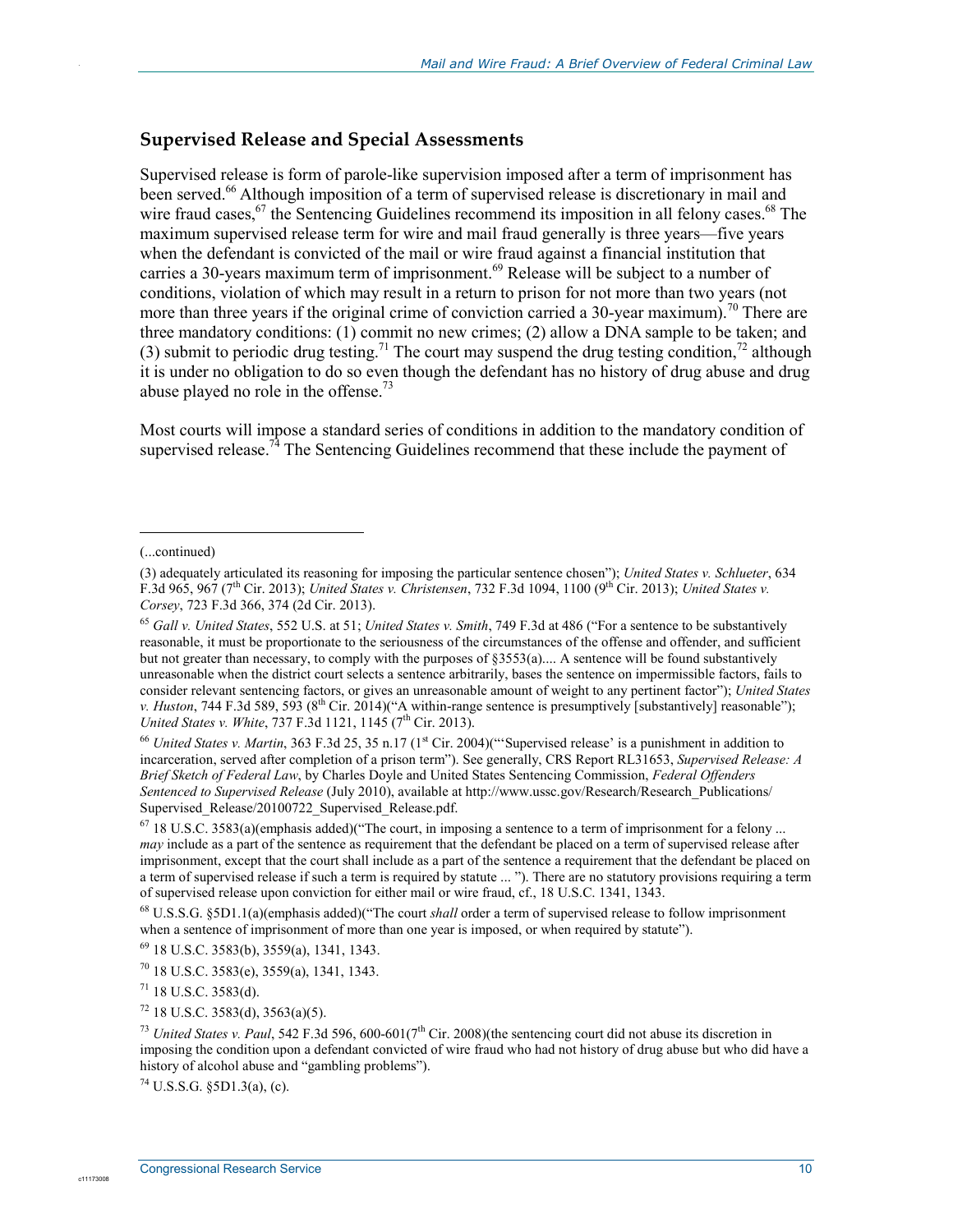any fines, restitution, and special assessments that remain unsatisfied.<sup>75</sup> Defendants convicted of mail or wire fraud must pay a special assessment of  $$100.<sup>76</sup>$ 

### **Restitution**

.

Restitution is ordinarily required of those convicted of mail or wire fraud.<sup>77</sup> The victims entitled to restitution include those directly and proximately harmed by the defendant's crime of conviction, and "in the case of an offense that involves as an element a scheme, conspiracy, or patterns of criminal activity"—like mail and wire fraud—"any person directly harmed by the defendant's conduct in the course of the scheme, conspiracy, or pattern.<sup> $78$ </sup>

### **Forfeiture**

<u>.</u>

Property that constitutes the proceeds of mail or wire fraud is subject to confiscation by the United States.<sup>79</sup> It may be confiscated pursuant to either civil forfeiture or criminal forfeiture procedures. Civil forfeiture proceedings are conducted treating the property itself as the defendant.<sup>80</sup> Criminal forfeiture proceedings are conducted as part of the criminal prosecution of the property owner.<sup>81</sup> The provision authorizing the civil confiscation of property associated with mail or wire fraud is somewhat convoluted:

The following property is subject to forfeiture to the United States ... (C) Any property, real or personal, which constitutes or is derived from proceeds traceable to ... any offense constituting 'specified unlawful activity' (as defined in Section 1956(c)(7) of this title).... " 18 U.S.C.  $981(a)(1)(C)$ . "The term 'specified unlawful activity' means – any act or activity constituting an offense listed in Section 1961(1).... " 18 U.S.C. 1956(c)(7)(A). "(1) As used in this chapter – (1) 'racketeering activity' means ... (B) any which is indictable under any of the following provisions of Title 18, United States Code ... Section 1341 (relating to mail fraud), Section 1343 (relating to wire fraud).... 18 U.S.C. 1961(1)(B).<sup>82</sup>

81 E.g., 18 U.S.C. 982.

<sup>&</sup>lt;sup>75</sup> U.S.S.G. §5D1.3(a)(5), (6); see e.g., *United States v. Moschella*,727 F.3d 888, 893-94 (9<sup>th</sup> Cir. 2013)(upholding payment of restitution as a condition of supervised release).

<sup>76 18</sup> U.S.C. 3013(a)(2), 3559, 1341, 1343.

 $^{77}$  18 U.S.C. 3663A("(a)(1) Notwithstanding any other provision of law, when sentencing a defendant convicted of an offense described in subsection (c), the court shall order ... that the defendant make restitution to the victim of the offense or, if the victim is deceased, to the victim's estate. ...  $(c)(1)$  This section shall apply in all sentencing proceedings for convictions of, or plea agreements relating to charges for, any offense ... (A) that is ... (ii) an offense against property under this title, ... including any offense committed by fraud or deceit"); *United States v. Rodriguez*, 751 F.3d 1244, 1261 (11th Cir. 2014); *United States v. Westerfield*, 714 F.3d 480, 489 (7th Cir. 2013); see generally, CRS Report RL34138, *Restitution in Federal Criminal Cases*, by Charles Doyle.

<sup>78 18</sup> U.S.C. 3663A(a)(2); *United States v. Winans*, 748 F.3d 268, 272-73 (6th Cir. 2014); *United States v. Vilar*, 729 F.3d 62,96-7 (2d Cir. 2013); *United States v. Adetiloye*, 716 F.3d 1030, 1039 (8th Cir. 2013).

<sup>&</sup>lt;sup>79</sup> *United States v. Smith*, 749 F.3d 465, 488 (6<sup>th</sup> Cir. 2014)("Criminal forfeiture judgments are mandatory for mail fraud convictions. See 18 U.S.C. 982(A)(2)"); *United States v. Simpson*, 741 F.3d 539, 560 (5th Cir. 2014)("The amount of forfeiture is statutorily defined as any property traceable to gross proceeds of the wire or mail fraud offenses. See 18 U.S.C. 981(a)(1)(D). By statute, the court 'shall order' the forfeiture of the property as part of the sentence if the defendant is found guilty of the offense"); see generally, CRS Report 97-139, *Crime and Forfeiture*, by Charles Doyle. 80 E.g., 18 U.S.C. 983.

<sup>&</sup>lt;sup>82</sup> *United States v. Taylor*, 582 F.3d 558, 565 (5<sup>th</sup> Cir. 2009)(rejecting the contention that civil forfeiture under  $981(a)(1)(C)$ ,  $1956(c)(7)(A)$ , and  $1961(1)$  is limited to cases in which a RICO (18 U.S.C. 1962) violation is shown).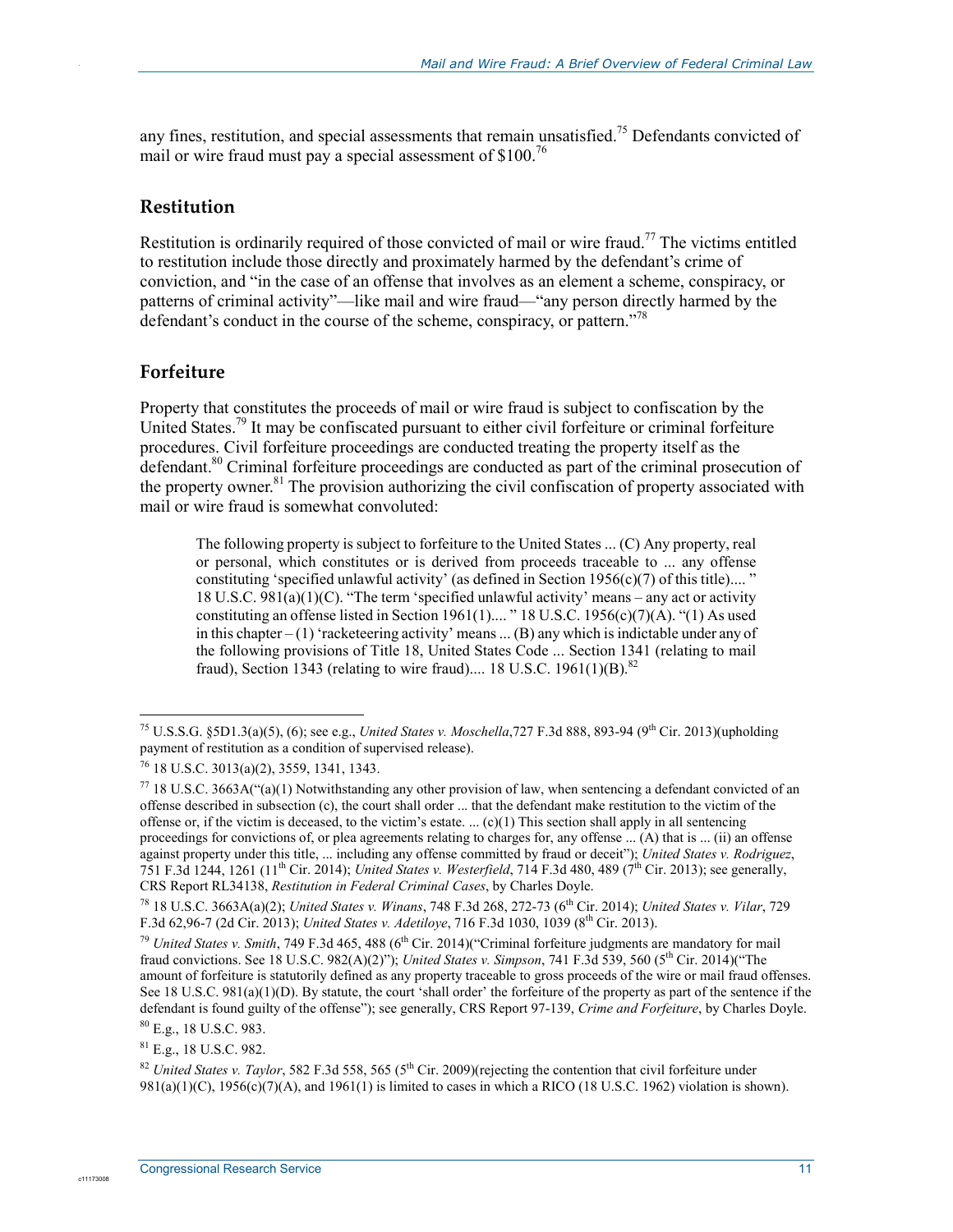Any property subject to civil forfeiture may be confiscated instead using criminal forfeiture procedures, unless Congress has specifically provided otherwise.<sup>83</sup>

A number of defendants, convicted of either mail or wire fraud, have argued to no avail that they should not be held liable for restitution and forfeiture.<sup>84</sup>

## **Related Criminal Provisions**

The mail and wire fraud statutes essentially outlaw dishonesty. Due to their breadth, misconduct that constitutes mail or wire fraud may constitute a violation of one or more other federal criminal statutes as well. This overlap occurs perhaps most often with respect to (1) crimes for which mail or wire fraud are predicate offenses; $85$  (2) fraud proscribed under jurisdictional circumstances other than mail or wire use; $86$  and (3) honest services fraud in the form of bribery or kick backs. $87$ 

### **Predicate Offense Crimes**

Some federal crimes have as an element the commission of some other federal offense. The money laundering statute, for example, outlaws laundering the proceeds of various predicate offenses. The racketeering statute outlaws committing predicate offense to operate a racketeering enterprise. Mail and wire fraud are predicate racketeering and money laundering predicate offenses.

### **RICO**

<u>.</u>

.

The Racketeering Influenced and Corrupt Organization (RICO) provisions outlaw acquiring or conducting the affairs of an enterprise, engaged in or whose activities affect interstate commerce,

 $83$  28 U.S.C. 2461(c).

<sup>&</sup>lt;sup>84</sup> *United States v. Venturella*, 585 F.3d 1013, 1019, 1020 (7<sup>th</sup> Cir. 2009)("We have rejected the theory that forfeiture and restitution cannot be imposed for the same offense.... Furthermore, outside the rare occasion where the same party stands to benefit from both payments, Biks does not cite to any authority which holds that restitution must be offset by the forfeiture amount; *United States v. Hoffman-Vaile*, 568 F.3d 1335, 1344 (11<sup>th</sup> Cir. 2009)(rejecting defendant's argument that forfeiture should be reduced because she paid restitution); *United States v. Bright*, 353 F.3d 1114, 1123  $(9<sup>th</sup>$  Cir. 2004)(rejecting argument that the district court should have 'offset his forfeited funds against his restitution obligation.')"); *United States v. Joseph*, 743 F.3d 1350, 1354 (11<sup>th</sup> Cir. 2014)("We have held that a defendant is not entitled to offset the amount of restitution owed to a victim by the value of property forfeited to the government, or vice versa, because restitution and forfeiture serve distinct purposes").

<sup>&</sup>lt;sup>85</sup> E.g. *United States v. Wetherald*, 636 F.3d 1315, 1318 (11<sup>th</sup> Cir. 2011)(conviction for money laundering, mail and wire fraud, and securities fraud); *United States v. Whitfield*, 590 F.3d 325, 335-36 (5<sup>th</sup> Cir. 2009)(convicted for racketeering, mail and wire fraud, and federal program bribery).

<sup>&</sup>lt;sup>86</sup> E.g., *United States v. Jones*, 641 F.3d 706, 709 (6<sup>th</sup> Cir. 2011)(conviction for mail fraud and health care fraud); *United States v. Ford*, 639 F.3d 718, 719 (6<sup>th</sup> Cir. 2011)(conviction for wire fraud and false statements in matter within the jurisdiction of a United States agency or department); *United States v. Skys*, 637 F.3d 146, 148 (2d Cir. 2011)(conviction for securities fraud, wire fraud and bank fraud).

<sup>87</sup> E.g., *United States v. Siegelman*, 640 F.3d 1159, 1164 (11th Cir. 2011)(conviction for mail fraud (honest services) and federal program bribery); *United States v. Inzunza*, 638 F.3d 1006, 1012 (9th Cir. 2011)(convicted for wire fraud and extortion under color of official right); *Sotirion v. United States*, 617 F.3d 27, 30 (1<sup>st</sup> Cir. 2010)(convicted for mail and wire fraud (honest services), racketeering, bribery of public officials, and conspiracy).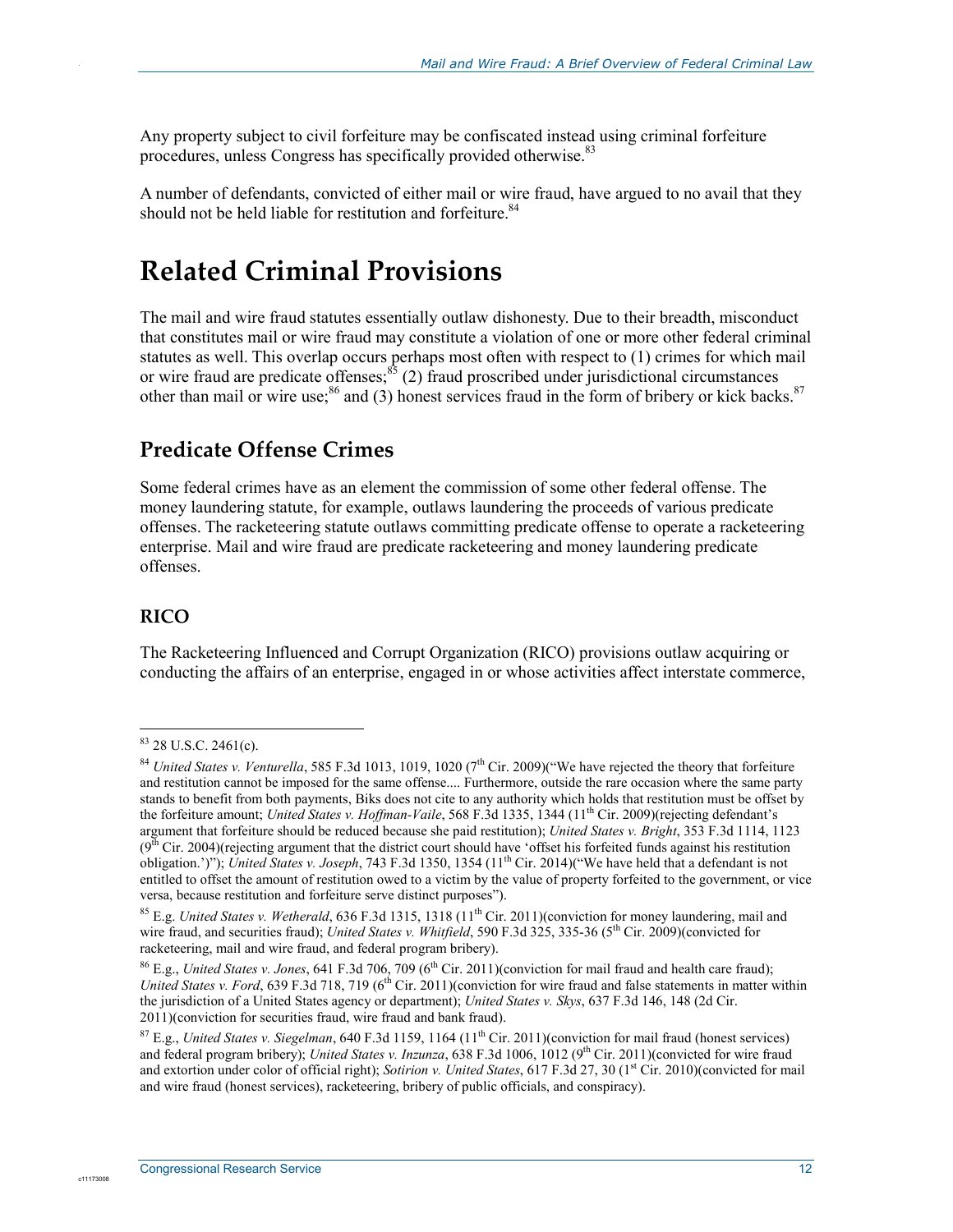through loan sharking or the patterned commission of various other predicate offenses.<sup>88</sup> The elements under the more commonly prosecuted conduct prong are:  $(1)$  conducting the affairs;  $(2)$ of an enterprise; (3) through a pattern; (4) of racketeering activity.<sup>89</sup> "Racketeering activity" means, among other things, any act which is indictable under either the mail or wire fraud statutes.<sup>90</sup> As for pattern, "a person cannot be subjected to the sanctions [of RICO] simply for committing two widely separate and isolated criminal offenses. Instead, the term 'pattern' itself requires the showing of a relationship between the predicates and of the threat of continuing activity. It is this factor of *continuity plus relationship* which combines to produce a pattern."<sup>91</sup>

The pattern of predicate offenses must be used by someone employed by or associated with a qualified enterprise to conduct or participate in its activities. "The 'conduct or participate' element requires a defendant to have some part in directing those" activities.<sup>92</sup> The element is not satisfied unless "one has participated in the operation or management of the enterprise itself."<sup>93</sup> Nevertheless, an "enterprise is operated not just by upper management but also by lower rung participants in the enterprise who are under the direction of upper management.<sup>"94</sup>

The enterprise may be either any group of individuals, any legal entity, or any group "associated in fact."95 An enterprise "associated in fact" "must have at least three structural elements: a purpose, relationships among those associated with the enterprise, and longevity sufficient to permit these associates to pursue the enterprise's purpose.<sup>"%</sup> Qualified enterprises are only those that "engaged in, or the activities of which affect, interstate or foreign commerce."<sup>97</sup>

RICO violations are punishable by imprisonment for not more than 20 years and a fine of not more than \$250,000 (not more than  $$500,000$  for organizations).<sup>98</sup> The crime is one for which restitution must be ordered when one of the predicate offenses is mail or wire fraud.<sup>99</sup> RICO has one of the first contemporary forfeiture provisions, covering property and interests acquired through RICO violations.<sup>100</sup> As noted earlier, any RICO predicate offense is by virtue of that fact

<sup>91</sup> *H.J., Inc. v. Northwestern Bell Telephone Co*., 492 U.S. 229, 239 (1989)(emphasis of the Court); see also, *United States v. John-Baptiste*, 747 F.3d 186, 207 (3d Cir. 2014); *United States v. Eiland*, 738 F.3d 338, 360 (D.C.Cir. 2013).

<sup>92</sup> *United States v. Praddy*, 725 F.3d 147, 155 (2d Cir. 2013), quoting, *Reves v. Ernst & Young*, 507 U.S. 170, 183-85 (1993); *Ouwinga v. Benistar 419 Plan Services, Inc*., 694 F.3d 783, 791-92 (6th Cir. 2012).

<sup>93</sup> *Reves v. Ernst & Young*, 507 U.S. at 183-85*.* 

95 18 U.S.C. 1961(4).

1

.

 $97$  18 U.S.C. 1962(c).

 $98$  18 U.S.C. 1963(a), 3571.

 $100$  18 U.S.C. 1963(a), (b).

<sup>88 18</sup> U.S.C. 1962. See generally, CRS Report 96-950, *RICO: A Brief Sketch*, by Charles Doyle.

<sup>89</sup> *In re Classicstar Mare Leasing Litigation*, 727 F.3d 473, 483 (6th Cir. 2013), citing, *Sedima, S.P.R.L. v. Imrex Co., Inc.*, 473 U.S. 479, 496 (1985); *United States v. Nieto*, 721 F.3d 357, 365-66 (5th Cir.2013); *Cruz v. FXDirectDealer, LLC*, 720 F.3d 115, 120 (2d Cir. 2013). A RICO civil cause action also requires a plaintiff to show that the RICO violation resulted in an injury to his business or property, 18 U.S.C. 1964(c); *Cruz v. FXDirectDealer, LLC*, 720 F.3d at 120.

<sup>90 18</sup> U.S.C. 1961(1)(B); e.g., *United States v. Harris*, 695 F.3d 1125, 129-130 (10th Cir. 2012); *United States v. Teel*, 691 F.3d 578, 581 (5th Cir. 2012).

<sup>94</sup> *Id.; United States v. Burden*, 600 F.3d 204, 219 (2d Cir. 2010).

<sup>96</sup> *United States v. Eiland*, 738 F.3d at 360, quoting, *Boyle v. United States*, 556 U.S. 938, 946 (2009); *United States v. Harris*, 695 F.3d 1125, 1135 (10<sup>th</sup> Cir. 2012); *United States v. Applins*, 637 F.3d 59, 73 (2d Cir. 2011).

<sup>99 18</sup> U.S.C. 3663A(c)(1)(A)(ii); *United States v. Browne*, 505 F.3d 1229, 1281 (11th Cir. 2007); *United States v. Reifler*, 446 F.3d 65, 121 (2d Cir. 2006).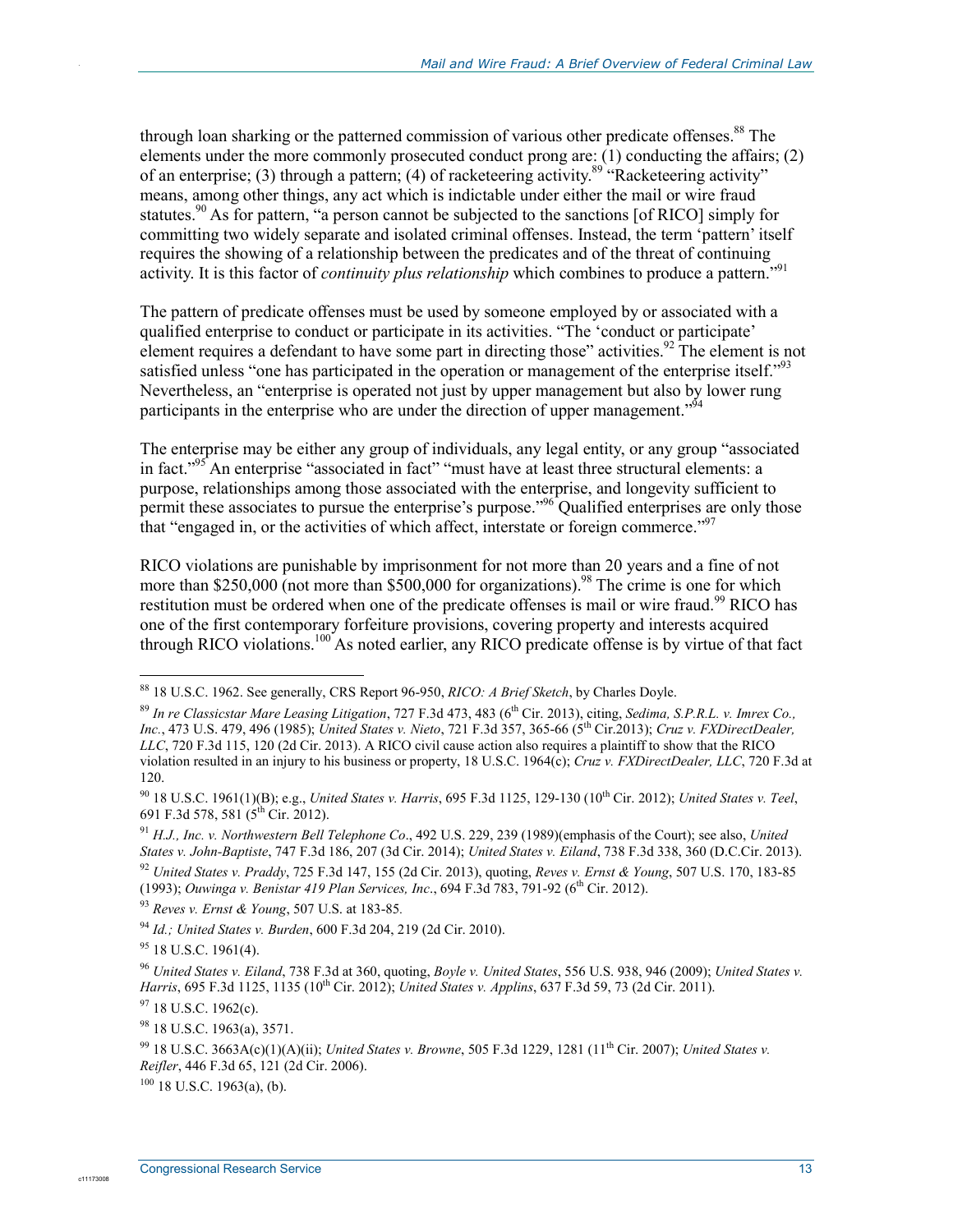a money laundering predicate.<sup>101</sup> Victims enjoy a cause of action for treble damages when injured in their business or property by reason of a RICO violation.<sup>102</sup>

### **Money laundering**

.

Mail and wire fraud are both money laundering predicate offenses.<sup>103</sup> Among other things, the most commonly prosecuted federal money laundering statute, 18 U.S.C. 1956, outlaws knowingly engaging in a financial transaction involving the proceedings of a "specified unlawful activity"(a predicate offense) for the purpose (1) of laundering the such proceeds or (2) of promoting further predicating offenses.104

To establish the laundering or concealment offense, the government must establish that "(1) [the] defendant conducted, or attempted to conduct a financial transaction which in any way or degree affected interstate commerce or foreign commerce; (2) the financial transaction involved proceeds of illegal activity; (3) [the] defendant knew the property represented proceeds of some form of unlawful activity; and (4) [the] defendant conducted or attempted to conduct the financial transaction knowing the transaction was designed in whole or in part to conceal or disguise the nature, the location, the source, the ownership or the control of the proceeds of specified unlawful activity."<sup>105</sup>

To prove the promotional offense, "the government must demonstrate that [the defendant]: (1) conducted a financial transaction that involved the proceeds of unlawful activity; (2) knew the property involved was proceeds of unlawful activity; and (3) intended to promote that unlawful activity."<sup>106</sup>

Nothing in the either provision suggests that the defendant must be shown to have committed the predicate offense. Yet, simply establishing that the defendant spent or deposited the proceeds of the predicate offense is not enough without proof of an intent to promote or conceal.<sup>107</sup>

Either offense is punishable by imprisonment for not more than 20 years and a fine of not more than \$500,000.<sup>108</sup> Property involved in a transaction in violation of Section 1956 is subject to civil and criminal forfeiture.<sup>109</sup>

<u>.</u>

c1117300

<sup>106</sup> *United States v. Warshak*, 631 F.3d 266, 317 (6<sup>th</sup> Cir. 2010); see also, *United States v. Valdez*, 726 F.3d at 689; *United States v. Bansa*l, 663 F.3d 634, 645 (3d Cir. 2011); *United States v. Quinones*, 635 F.3d 590, 597 (2d Cir. 2011).

<sup>107</sup> *United States v. Naranjo*, 634 F.3d 1198, 1208 (11<sup>th</sup> Cir. 2011)("The spending of illegal proceeds alone is insufficient to prove concealment money laundering"); *United States v. Faulkenberry*, 614 F.3d 573, 586 (6th Cir. 2010)("What is required, rather, is that concealment be an animating purpose of the transaction"); *United States v. Trejo*, 610 F.3d 308, 314 (5th Cir. 2010)(emphasis of the court)("Instead, there must be evidence of *intentional* promotion").

 $108$  18 U.S.C. 1956(a)(1).

 $101$  18 U.S.C. 1956(c)(7)(A).

 $102$  18 U.S.C. 1964(c).

 $103$  18 U.S.C. 1956(c)(7)(A), 1961(1)(B).

<sup>104 18</sup> U.S.C.1956(a)(1). See generally, CRS Report RL33315, *Money Laundering: An Overview of 18 U.S.C. 1956 and Related Federal Criminal Law*, by Charles Doyle*.* 

<sup>105</sup> *United States v. Dvorak*, 617 F.3d 1017, 1021-22 (8th Cir. 2010); see also, *United States v. Valdez*, 726 F.3d 684, 689 (5th Cir. 2013); *United States v. Kivanc*, 714 F.3d 782, 795-96 (4th Cir. 2013); *United States v. Quinones*, 635 F.3d 590, 597 (2d Cir. 2011).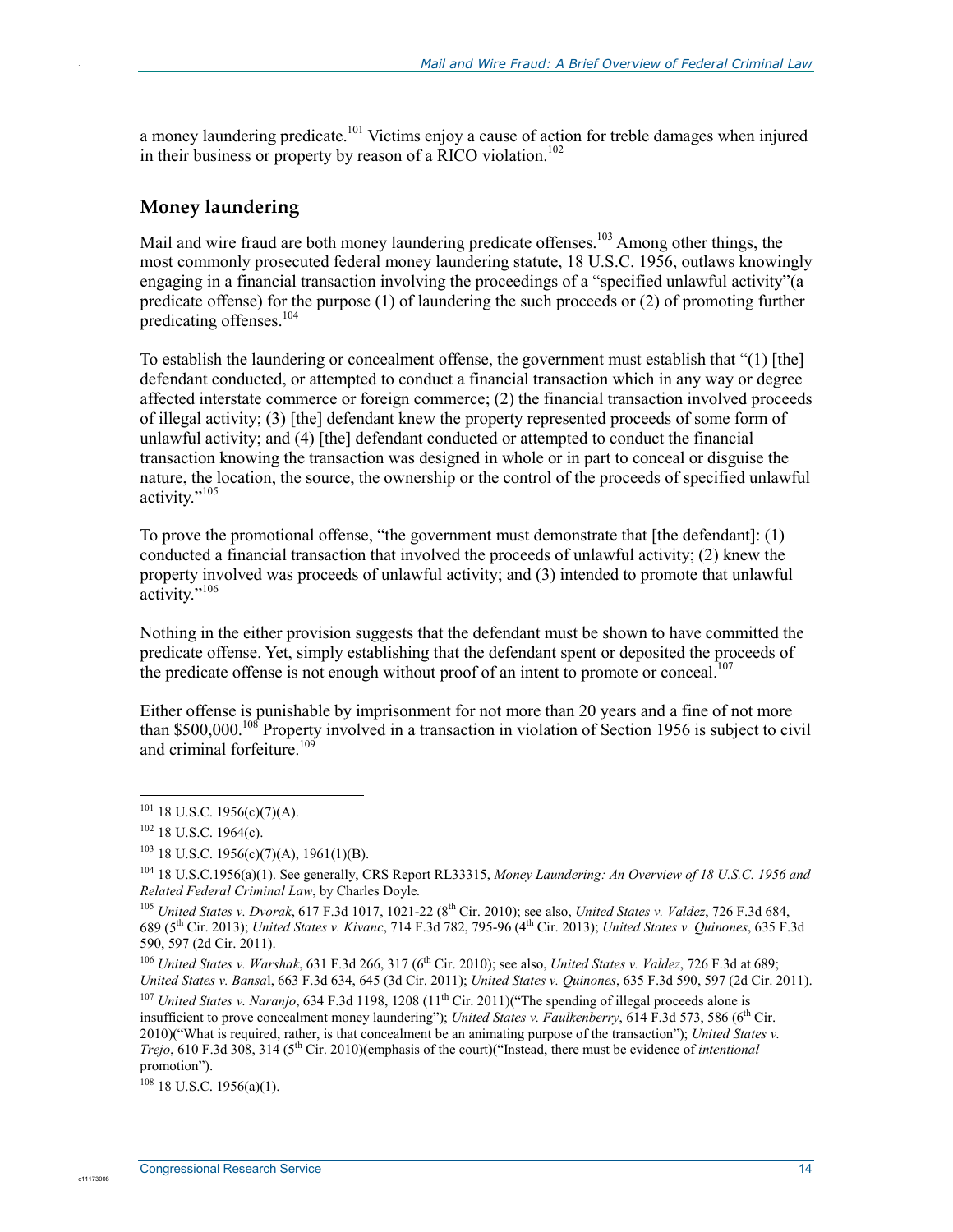Merely depositing the proceeds of a predicate offense does not alone constitute a violation of Section 1956. It is enough for a violation of Section 1957, if more than \$10,000 is involved.<sup>110</sup> Section 1957 uses Section 1956's definition of specified unlawful activities.<sup>111</sup> Thus, mail and wire fraud are predicate offenses for purposes of Section 1957.<sup>112</sup> "Section 1957 differs from Section 1956 in two critical respects: It requires that the property have a value greater than \$10,000, but it does not require that the defendant know of [the] design to conceal [or promote] aspects of the transaction or that anyone have such a design."<sup>113</sup>

Violations are punishable by imprisonment for not more than 10 years and a fine of not more than \$250,000 (not more than  $$500,000$ ) for organizations.<sup>114</sup> The property involved in a violation is subject to forfeiture under either civil or criminal procedures.<sup>115</sup>

### **Fraud Under Other Jurisdictional Circumstances**

This category includes the offenses that were made federal crimes because they involve fraud against the United States, as well as, the other frauds that share chapter 63 with the mail and wire fraud sections. The most prominent are the proscriptions against defrauding the United States by the submission of false claims, conspiracy to defraud the United States, and material false statements in matters within the jurisdiction of the United States.<sup>116</sup> Bank fraud, health care fraud, securities and commodities fraud, and fraud in foreign labor contracting are all chapter 63 companions of mail and wire fraud.<sup>11</sup>

### **Defrauding the United States**

### *False claims*

Section 287 outlaws the knowing submission of a false claim against the United States.<sup>118</sup> "[T]o sustain a conviction under Section 287, the government must prove: (1) that the defendant presented a false or fraudulent claim against the United States; (2) that the claim was presented to an agency of the United States; and (3) that the defendant knew that the claim was false or fraudulent."<sup>119</sup> The offense carries a sentence of imprisonment for not more than five years and a

1

.

<sup>(...</sup>continued)

 $109$  18 U.S.C. 981(a)(1)(A); 982(a)(1).

<sup>&</sup>lt;sup>110</sup> 18 U.S.C. 1957(a)("Whoever, in any of the circumstances set forth in subsection (d)[(including that the offense takes place in the United States)], knowingly engages or attempts to engage in a monetary transaction in criminally derived property of a value greater than \$10,000 and is derived from specified unlawful activity, shall be punished as provided in subsection (b)").

 $111$  18 U.S.C. 1957(f)(3).

 $112$  18 U.S.C. 1957(f)(3), 1956(c)(7)(A), 1961(1)(B).

<sup>113</sup> *United States v. Wetherald*, 636 F.3d 1315, 1325 n.2 (11th Cir. 2011)

<sup>114 18</sup> U.S.C. 1957(b), 3571.

 $115$  18 U.S.C. 981(a)(1)(A), 982(a)(1).

<sup>116 18</sup> U.S.C. 287, 351, and 1001, respectively.

<sup>117 18</sup> U.S.C. 1344, 1347, 1348, and 1351, respectively.

<sup>118 18</sup> U.S.C. 287.

<sup>119</sup> *United States v. Clark*, 577 F.3d 273, 285 (5th Cir. 2009); *United States v. Jirak*, 728 F.3d 806, 811 (8th Cir. 2013).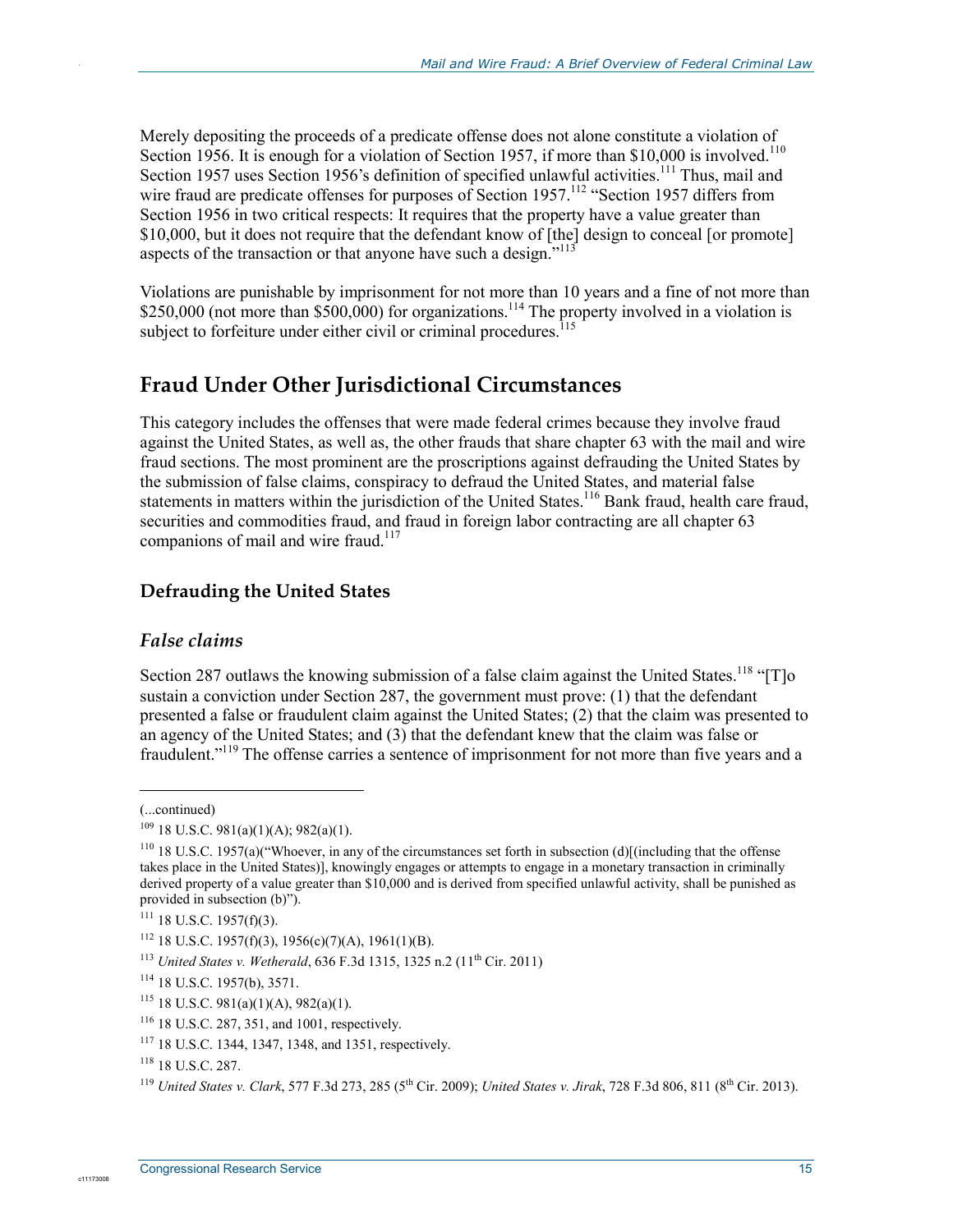fine of not more than \$250,000 (not more than \$500,000 for organizations).<sup>120</sup> The crime is one for which restitution must be ordered.<sup>121</sup> There is no explicit authority for confiscation of property tainted by the offense,<sup>122</sup> but either a private individual or the government may bring a civil action for treble damages.<sup>123</sup> It is neither a RICO nor a money laundering predicate offense.<sup>124</sup>

### *Conspiracy to defraud the U.S.*

The general conspiracy statute has two parts.<sup>125</sup> It outlaws conspiracies to violate the laws of the United States.<sup>126</sup> More relevant here, it also outlaws conspiracies to defraud the United States.<sup>127</sup> To prove conspiracy to defraud the United States, the government must show (1) an agreement between two or more persons, (2) to defraud the United States, and (3) an overt act on the part of one of them in furtherance of the conspiracy.<sup>128</sup> The "fraud covered by the statute reaches any conspiracy for the purpose of impairing, obstructing or defeating the lawful functions of any department of the Government" by "deceit, craft or trickery, or at least by means that are dishonest."<sup>129</sup> Unlike mail and wire fraud, the government need not show that the scheme was designed to deprive another of money, property, or honest services; it is enough that to show that the scheme is designed to obstruct governmental functions.<sup>130</sup>

Conspiracy to defraud the United States is punishable by imprisonment for not more than five years and a fine of not more than  $$250,000$  (not more than  $$500,000$  for organizations).<sup>131</sup> It is neither a RICO nor a money laundering predicate offense.<sup>132</sup> It is an offense for which restitution must be ordered.<sup>133</sup> There is no explicit authority for confiscation of property tainted by the offense.134

<u>.</u>

.

<sup>&</sup>lt;sup>120</sup> 18 U.S.C. 287, 3571.

 $121$  18 U.S.C. 3663A(c)(1)(A)(ii).

<sup>122</sup> Cf., 18 U.S.C. 981, 982.

<sup>123 31</sup> U.S.C. 3729-3733; see generally, CRS Report R40785, *Qui Tam: The False Claims Act and Related Federal Statutes*, by Charles Doyle.

<sup>&</sup>lt;sup>124</sup> Cf., 18 U.S.C. 1956(c)(7), 1961(1).

<sup>125 18</sup> U.S.C. 371; see generally, CRS Report R41223, *Federal Conspiracy Law: A Brief Overview*, by Charles Doyle.

<sup>&</sup>lt;sup>126</sup> "If two or more persons conspire either *to commit an offense against the United States* or to defraud the United States, or any agency thereof in any manner or for any purpose.... " 18 U.S.C. 371(emphasis added).

<sup>&</sup>lt;sup>127</sup> "If two or more persons conspire either to commit an offense against the United States or *to defraud the United States, or any agency thereof in any manner or for any purpose*.... " 18 U.S.C. 371(emphasis added).

<sup>128</sup> *United States v. Coplan*, 703 F.3d 46, 60-61 (2d Cir. 2012); *United States v. Meredith*, 685 F.3d 814, 822 (9th Cir. 2012); *United States v. Whiteford,* 676 F.3d 348, 356 (3d Cir. 2012). <sup>129</sup> *Hammerschmidt v. United States*, 265 U.S. 182, 188 (1924); *Glasser v. United States*, 315 U.S. 60, 66 (1942);

*Tanner v. United States*, 483 U.S. 107, 128 (1987).

<sup>130</sup> *United States v. McKee*, 506 F.3d 225, 238 (3d Cir. 2007); *Hammerschmidt v. United States*, 265 U.S. at 188; *Tanner v. United States*, 483 U.S. at 128.

<sup>&</sup>lt;sup>131</sup> 18 U.S.C. 371.

<sup>132</sup> Cf., 18 U.S.C. 1961(1), 1956(c)(7).

 $133$  18 U.S.C. 3663A(c)(1)(A)(ii).

<sup>134</sup> Cf., 18 U.S.C. 981, 982.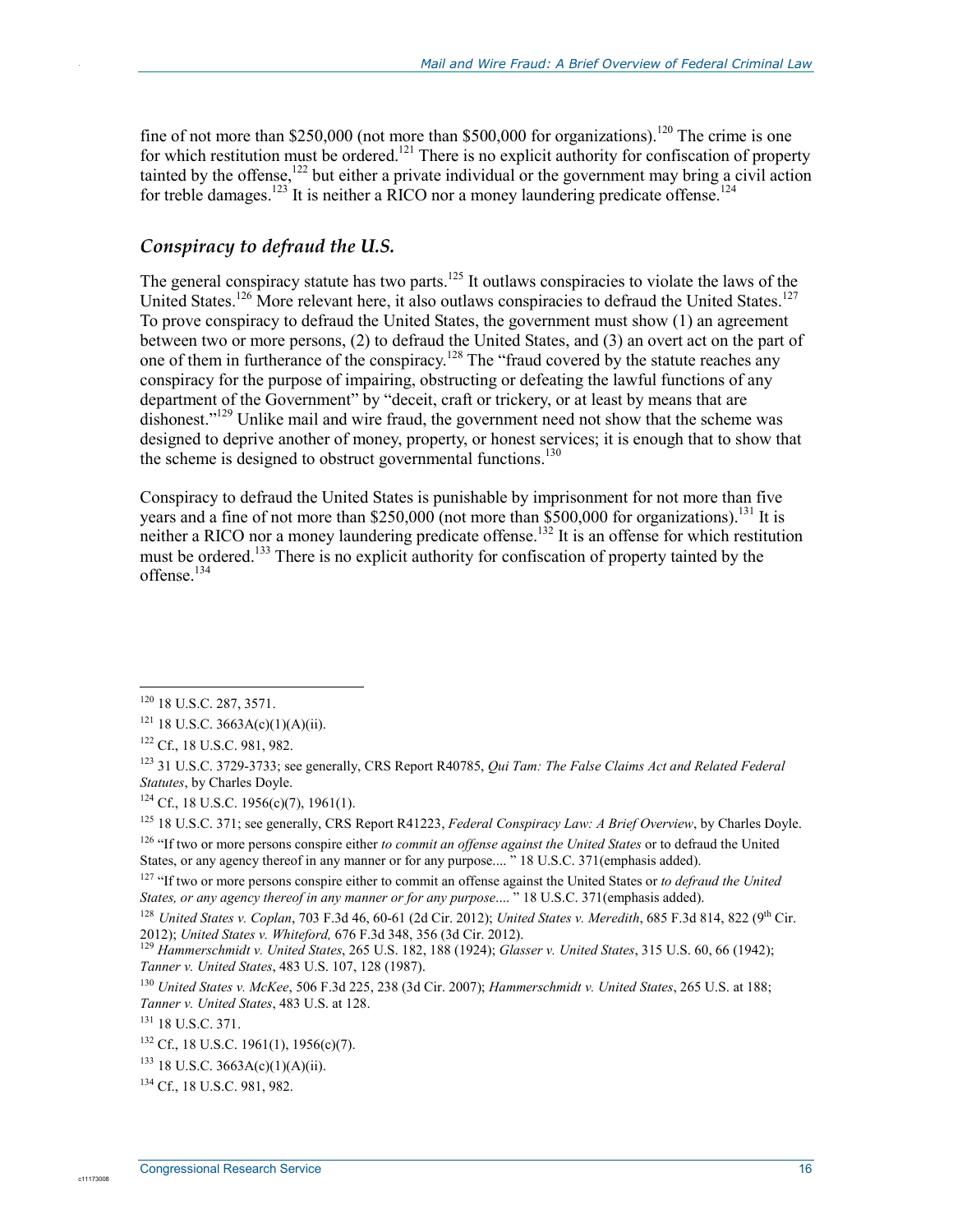#### *False statements*

.

Section 1001 outlaws knowingly and willfully making a material false statement on a matter within the jurisdiction of the executive, legislative, or judicial branch of the federal government.<sup>135</sup> A matter is material for purposes of Section 1001 when "it has a natural tendency to influence, or is capable of influencing, the decision of" the individual or entity to whom it is addressed.<sup>136</sup> A matter is within the jurisdiction of a federal entity "when it has the power to exercise authority in a particular matter" and "may exist when false statements [are] made to state or local government agencies receiving federal support or subject to federal regulation."<sup>137</sup>

A violation of Section 1001 is punishable by imprisonment for not more than five years and a fine of not more than \$250,000 (not more than \$500,000 for organizations).<sup>138</sup> It is neither a RICO nor a money laundering predicate offense.<sup>139</sup> It is an offense for which restitution must be ordered.<sup>140</sup> There is no explicit authority for confiscation of property tainted by the offense, unless the offense relates to the activities of various federal financial entities.<sup>141</sup> However, in a situation where the offense involves the submission of a false claim either a private individual or the government may bring a civil action for treble damages.<sup>142</sup>

### **Fraud Elsewhere in Chapter 63**

Chapter 63 contains four other fraud proscriptions in addition to mail and wire fraud: bank fraud, health care fraud, securities and commodities fraud, and fraud in foreign labor contracting.<sup>143</sup> Each relies on a jurisdictional base other than use of the mail or wire communications.

1

<sup>135 18</sup> U.S.C. 1001; *United States v. Schulte*, 741 F.3d 1141, 1147-148 (10th Cir. 2014); *United States v. White Eagle*, 721 F.3d 1108, 1116 (9th Cir. 2013); *United States v. Castro,* 704 F.3d 125, 139 (3d Cir. 2013).

<sup>136</sup> *United States v. Staad*, 636 F.3d 630, 638 (D.C.Cir. 2011), quoting, *Neder v. United States*, 527 U.S. 1, 6 (1999); *United States v. Griffiths*, 750 F.3d 237, 244 (2d Cir. 2014); *United States v. King*, 735 F.3d 1098, 1107-108 (9th Cir. 2013)("A misstatement need not actually influence the agency decision in order to be material; propensity to influence is enough"); *United States v. Mehanna*, 735 F.3d 32, 54 (1st Cir. 2014).

<sup>137</sup> *United States v. Ford,* 639 F.3d 718, 720 (6th Cir. 2011), quoting, *United States v. Rodgers*, 466 U.S. 475, 479 (1984); see also, *United States v. Jackson*, 608 F.3d 193, 196 (4th Cir. 2010), also quoting, *Rodgers*, 466 U.S. at 479 ("[T]he 'within the jurisdiction' language of the statute merely differentiates the official, or authorized functions of an agency or department from matters that are peripheral to the business of that body").

 $138\,18\,$  U.S.C. 1001. It is punishable by imprisonment for not more than eight years if the offense involves international or domestic terrorism as defined in 18 U.S.C. 2331 or if the matter relates to an offense under 18 U.S.C. 1591 (relating to commercial sexual trafficking), ch. 109A (relating to sexual abuse), ch. 109B (relating to sex offender registration), ch. 110 (relating to sexual exploitation of children), or ch. 117 (relating to transportation for illicit sexual purposes).

 $139$  Cf., 18 U.S.C. 1961(1), 1956(c)(7).

 $140$  18 U.S.C. 3663A(c)(1)(A)(ii).

<sup>&</sup>lt;sup>141</sup> Cf., 18 U.S.C. 981, 982; but see, 18 U.S.C. 981(a)(1)(D)(civil forfeiture)("(a)(1) The following property is subject to forfeiture to the United States ... (D) Any property, real or personal, which represents or is traceable to the gross receipts obtained, directly or indirectly, from a violation of ... (ii) Section 1001 (relating to fraud and false statements) ... if such violation relates to the sale of assets acquired or held by the Resolution Trust Corporation, the Federal Deposit Insurance Corporation, as conservator or receiver for a financial institution, or any other conservator for a financial institution appointed by the Office of the Comptroller of the Currency or the Office of Thrift Supervision or the National Credit Union Administration, as conservator or liquidating agent for a financial institution"); 982(a)(3)(criminal forfeiture)(same).

<sup>142 31</sup> U.S.C. 3729-3733.

<sup>143 18</sup> U.S.C. 1344, 1347, 1348, and 1351, respectively.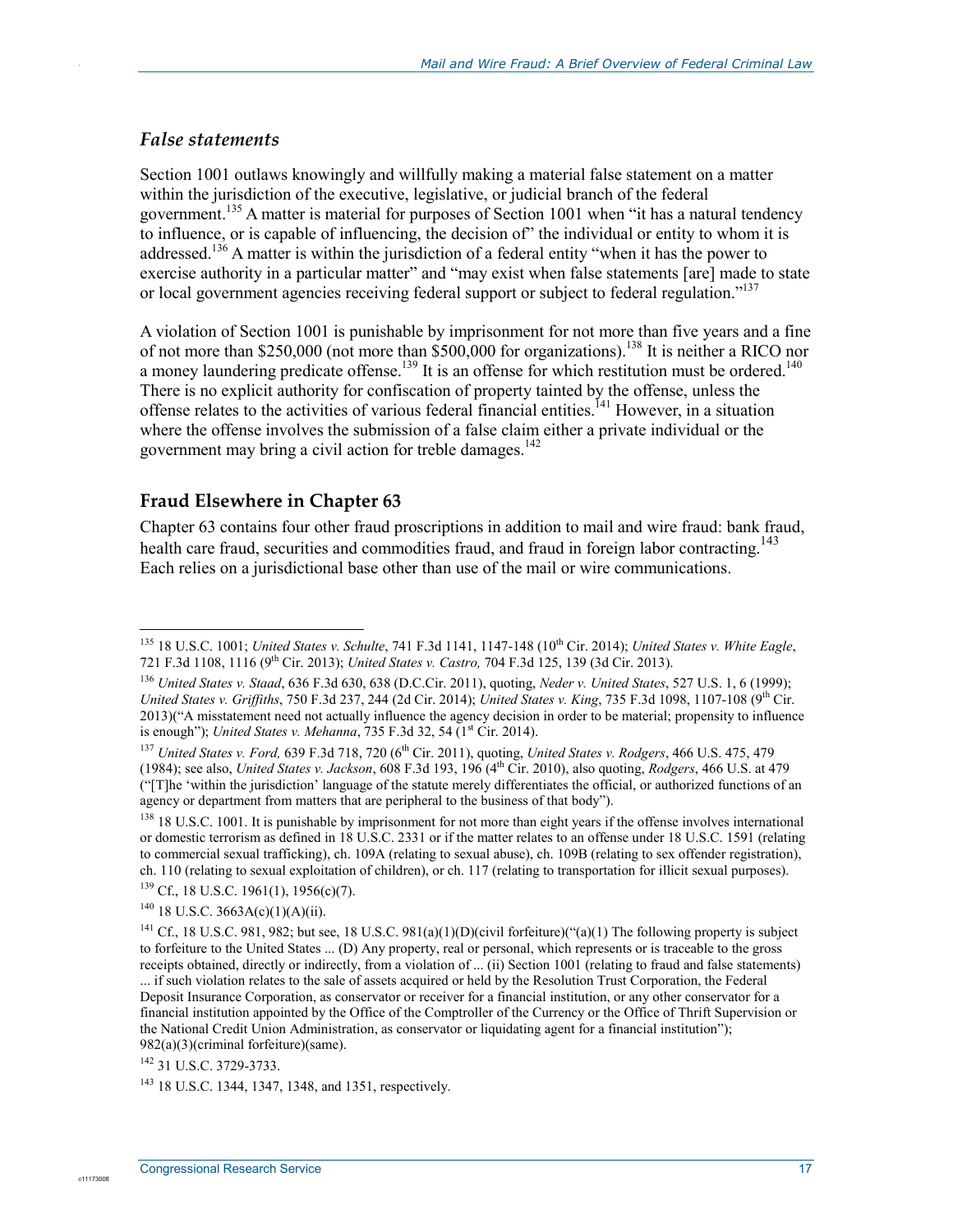#### *Bank Fraud*

.

1

The bank fraud statute outlaws (1) schemes to defraud a federally insured financial institution, and  $(2)$  schemes to falsely obtain property from such an institution.<sup>144</sup> To establish the scheme to defraud offense, "the government must prove ... (1) the defendant knowingly executed or attempted to execute a scheme or artifice to defraud a financial institution; (2) the defendant had the intent to defraud a financial institution; and  $(3)$  the bank involved was federally insured."<sup>145</sup>

To establish the "falsely obtain" violation, "the government must show that: (1) a scheme existed to obtain money, funds, or credit in the custody or control of a federally insured financial institution; (2) the defendant participated in the scheme by means of a material false pretenses, representations, or promises; and (3) the defendant acted knowingly."146

Prosecutors have experienced some difficulty establishing the "financial institution" element of these offenses. $147$ 

Violation of either offense is punishable by imprisonment for not more than 30 years and a fine of not more than \$1 million.<sup>148</sup> Bank fraud is both a RICO and a money laundering predicate

See generally, *Twenty-Eighth Annual Survey of White Collar Crime; Financial Institution Fraud*, 50 AMERICAN CRIMINAL LAW REVIEW 1023 (2013).

<sup>145</sup> *United States v. Bowling*, 619 F.3d 1175, 1181 (10th Cir. 2010); see also, *United States v. Parker*, 716 F.3d 999, 1008 (7<sup>th</sup> Cir. 2013); *United States v. Colon-Rodriguez*, 696 F.3d 102, 106 (1<sup>st</sup> Cir. 2012).

<sup>146</sup> *United States v. Hill*, 643 F.3d 807, 856-57 (11th Cir. 2011); *United States v. Loughrin*, 710 F.3d 1111, 1115-117 (10th Cir. 213); *United States v. Williams*, 390 F.3d 1319, 1324 (11th Cir. 2004); *United States v. Crisci*, 273 F.3d 235, 239-40 (2d Cir. 2001).

<sup>147</sup> See e.g., *United States v. Davis*, 735 F.3d 194, 199, 201-202 ( $5<sup>th</sup>$  Cir. 2013)("In addressing Davis's challenge to the sufficiency of the evidence on the financial-institution element, we set foot on well-trodden terrain. This court has admonished the government to exercise care in satisfying its burden of proving the financial-institution element in prosecuting bank fraud and other bank-related offenses, lest it suffer a reversed conviction on a seeming technicality.... We conclude that the government's evidence was not sufficient to prove a depository institution holding company theory of the financial-institution element.... We do not reach this conclusion lightly, particularly given the government's strong proof as to Davis's conduct relating to other of the elements of the bank-fraud offenses. We can only note, as we have previously, that greater attention to this issue at trial would advance the efficient and fair administration of criminal justice); *United States v. Colon-Rodriguez*, 696 F.3d at 106 ("No rational jury could have concluded that the government proved the [financial institution] element[] beyond a reasonable doubt. As the government has conceded, it offered no evidence that the FSA qualified as a 'financial institution' at the time of the offense conduct in this case.... Accordingly, Colon's conviction ... must be reversed").

<sup>&</sup>lt;sup>144</sup> 18 U.S.C. 1344 ("Whoever knowingly executes, or attempts to execute, a scheme or artifice  $- (1)$  to defraud a financial institution; or (2) to obtain any of the moneys, funds, credits, assets, securities, or other property owned by, or under the custody or control of, a financial institution, by means of false or fraudulent pretenses, representations, or promises; shall be fined not more than \$1,000,000 or imprisoned not more than 30 years, or both").

<sup>18</sup> U.S.C. 20 ("As used in this title, the term 'financial institution' means – (1) an insured depository institution (as defined in  $[s]$ ection  $3(c)(2)$  of the Federal Deposit Insurance Act); (2) a credit union with accounts insured by the National Credit Union Share Insurance Fund; (3) a Federal home loan bank or a member, as defined in [s]ection 2 of the Federal Home Loan Bank Act (12 U.S.C. 1422), of the Federal home loan bank system; (4) a System institution of the Farm Credit System, as defined in [s]ection 5.35(3) of the Farm Credit Act of 1971; (5) a small business investment company, as defined in [s]ection 103 of the Small Business Investment Act of 1958 (15 U.S.C. 662); (6) a depository institution holding company (as defined in [s]ection  $3(w)(1)$  of the Federal Deposit Insurance Act; (7) a Federal Reserve bank or a member bank of the Federal Reserve System; (8) an organization operating under [s]ection 25 or [s]ection 25(a) of the Federal Reserve Act; (9) a branch or agency of a foreign bank (as such terms are defined in paragraphs (1) and (3) of [s]ection 1(b) of the International Banking Act of 1978); or (10) a mortgage lending business (as defined in [s]ection 27 of this title) or any person or entity that makes in whole or in part a federally related mortgage loan as defined in [s]ection 3 of the Real Estate Settlement Procedures Act of 1974").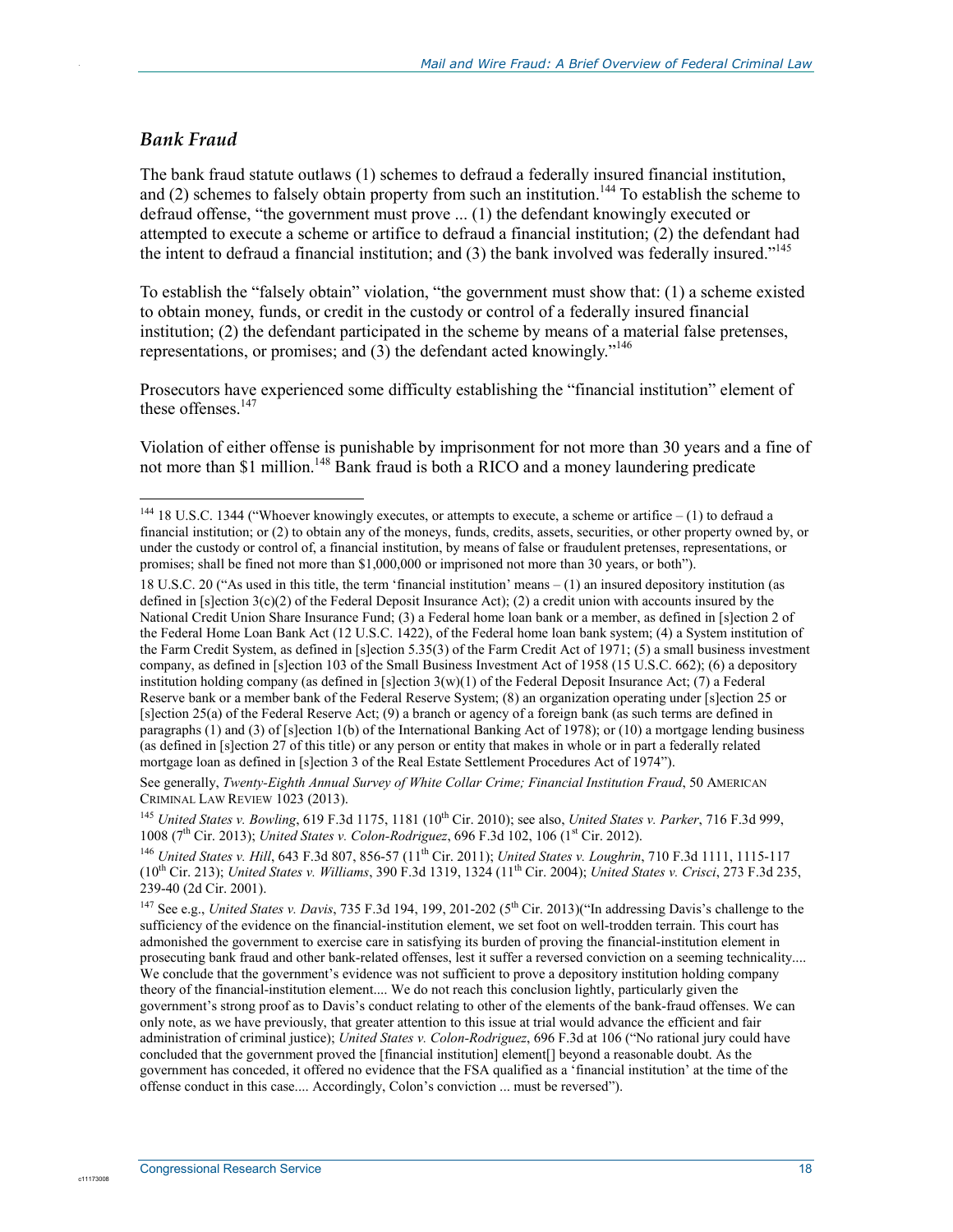offense.<sup>149</sup> Conviction also requires an order for victim restitution.<sup>150</sup> Property constituting the proceeds of a violation is subject to forfeiture under either civil or criminal procedure.<sup>151</sup>

#### *Health Care Fraud*

.

The health care fraud proscription in Section 1347 has two prongs as well. It outlaws knowingly and willfully executing or attempting to execute a scheme either (1) to defraud a health care benefit program, or (2) to falsely obtain property from a health care benefit program—in connection with the delivery of, or payment for, health care products or services.<sup>152</sup> Construction of the two prongs mirrors the effort elsewhere, e.g., "To obtain a conviction for health care fraud under 18 U.S.C. Section 1347, the Government is required to prove beyond a reasonable doubt that [the defendant]: (1) knowingly devised a scheme or artifice to defraud a health care benefit program in connection with the delivery of or payment for health care benefits, items, or services; (2) executed or attempted to execute this scheme or artifice to defraud; and (3) acted with intent to defraud."153 The intent element, however, is a little different. Conviction requires a knowing and willful intent. "To establish knowledge and willfulness, the Government must prove that the defendant acted with knowledge that his conduct was unlawful,"<sup>154</sup> but it need show that the defendant knew of or intended to violation Section 1347 specifically.<sup>155</sup>

Section 1347's penalty structure is also somewhat distinctive. General violations are punishable by imprisonment for not more than 10 years and fines of not more than \$250,000.<sup>156</sup> Should serious bodily injury result, however, the maximum penalty is increased to imprisonment for not more than 20 years; should death result the maximum penalty is imprisonment for life or any term of years.<sup>157</sup> Section 1347 offenses are neither money laundering nor RICO predicate offenses.<sup>158</sup> They do entitle the government to restitution,<sup>159</sup> but not to forfeiture of any tainted property.<sup>160</sup>

1

156 18 U.S.C. 1347(a).

<sup>(...</sup>continued)

<sup>148 18</sup> U.S.C. 1344.

 $149$  18 U.S.C. 1961(1), 1956(c)(7)(A).

<sup>&</sup>lt;sup>150</sup> 18 U.S.C. 3663A(c)(1)(A)(ii).

<sup>151 18</sup> U.S.C. 981(a)(1)(C), 982(a)(2)(A).

<sup>&</sup>lt;sup>152</sup> 18 U.S.C. 1347(a); *United States v. Willett*, 751 F.3d 335, 339 (5<sup>th</sup> Cir. 2014).

<sup>&</sup>lt;sup>153</sup> *United States v. Martinez*, 588 F.3d 301, 314 (6<sup>th</sup> Cir. 2009).

<sup>&</sup>lt;sup>154</sup> *United States v. Rufai*, 732 F.3d 1175, 1190 (10<sup>th</sup> Cir. 2013).

<sup>&</sup>lt;sup>155</sup> 18 U.S.C. 1347(b); *United States v. Imo*, 739 F.3d 226, 236 (5<sup>th</sup> Cir. 2014).

<sup>&</sup>lt;sup>157</sup> *Id.* In such cases, the government must show that the offense was the proximate cause of the injury or death, that is, that the injury or death followed as the foreseeable and nature consequence of the offense, *United States v. Martinez*, 588 F.3d at 317-19.

 $158$  Cf., 18 U.S.C. 1956(c)(7), 1961(1).

<sup>159 18</sup> U.S.C. 3663A(c)(1); *United States v. Mateos*, 623 F.3d 1350, 1369-370 (11th Cir. 2010).

<sup>&</sup>lt;sup>160</sup> Cf., 18 U.S.C. 981, 982, 1347. Nevertheless, the same facts may constitute a violation either the mail or wire fraud statute which would permit forfeiture under either civil or criminal forfeiture procedures, 18 U.S.C. 981(a)(1)(C), 1956(c)(7), 1961(1); 28 U.S.C. 2461(c).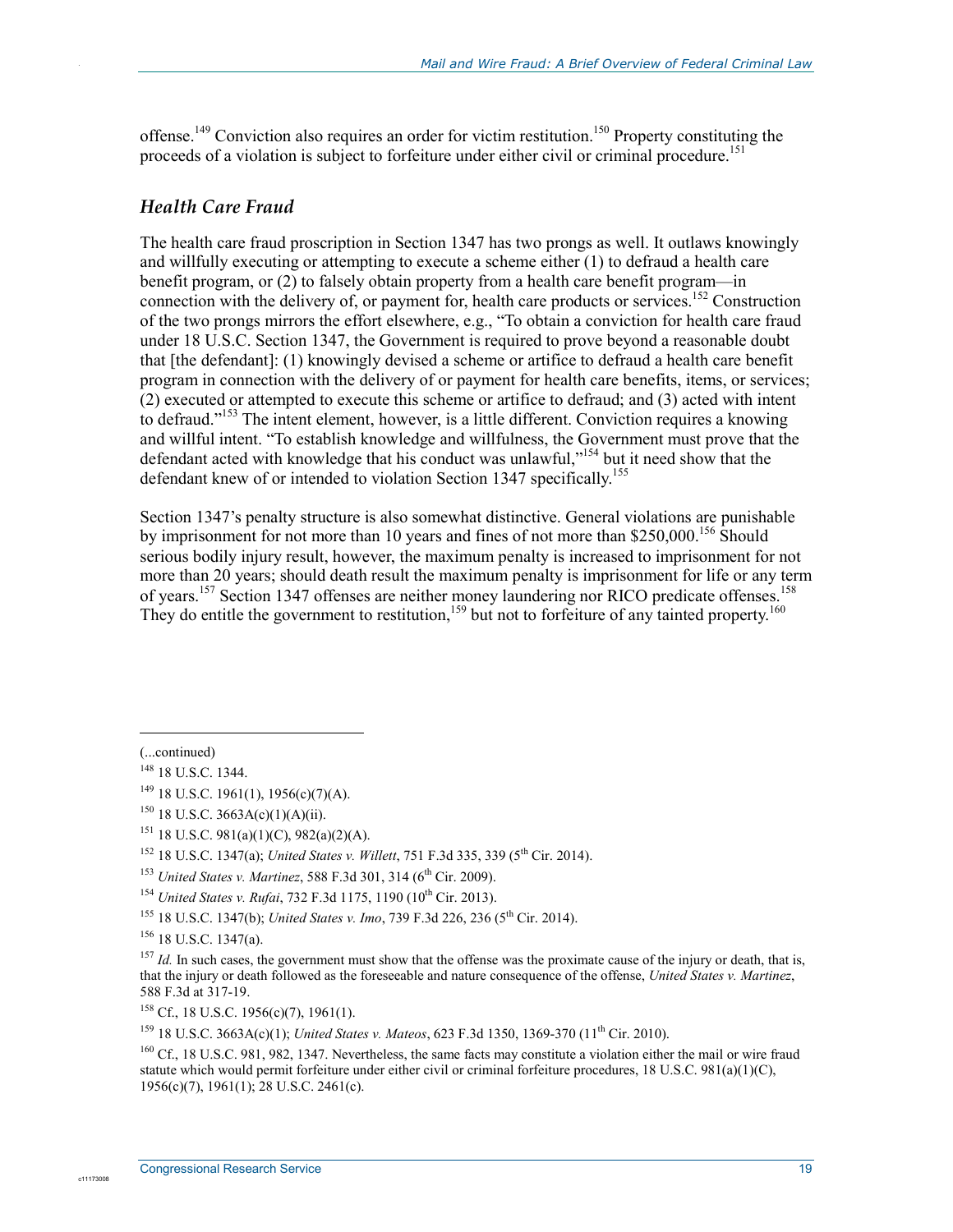#### *Securities and Commodities Fraud*

The securities and commodities fraud prohibition in Section 1348 features the same two pronged approach.<sup>161</sup> It outlaws knowingly executing or attempt to execute a scheme (1) to defraud or (2) to falsely obtain money or property—with respect to commodities or securities.<sup>162</sup> "Under Section" 1348(1), the Government must provide sufficient evidence to establish that [the defendant] had (1) 'fraudulent intent'; (2) 'a scheme or artifice to defraud'; and (3) 'a nexus with a security.' Alternatively, pursuant to Section 1348(2), the Government can show that [the defendant] executed: (1) a scheme or artifice; (2) 'to obtain, by means of false or fraudulent pretenses, representations, or promises, any money or property;' while possessing (3) fraudulent intent.... " Moreover, "the Government must also show that the false and misleading statements ... were material."<sup>163</sup>

Offenders face imprisonment for not more than 25 years and fines of not more than \$250,000 (not more than \$500,000 for organizations).<sup>164</sup> The offense is neither a money laundering nor a RICO predicate offense.<sup>165</sup> Victim restitution must be ordered upon conviction,<sup>166</sup> but forfeiture is not authorized<sup>167</sup>

#### *Fraud in Foreign Labor Contracting*

The recently enacted fraud in foreign labor contracting statute, 18 U.S.C. 1351, provides that

(a) Work Inside the United States.-Whoever knowingly and with intent to defraud recruits, solicits, or hires a person outside the United States or causes another person to recruit, solicit, or hire a person outside the United States, or attempts to do so, for purposes of employment in the United States by means of materially false or fraudulent pretenses, representations or promises regarding that employment shall be fined under this title or imprisoned for not more than 5 years, or both.

(b) Work Outside the United States.-Whoever knowingly and with intent to defraud recruits, solicits, or hires a person outside the United States or causes another person to recruit, solicit, or hire a person outside the United States, or attempts to do so, for purposes of employment performed on a United

<u>.</u>

.

<sup>161 18</sup> U.S.C. 1348.

<sup>&</sup>lt;sup>162</sup> 18 U.S.C. 1348 ("Whoever knowingly executes, or attempts to execute, a scheme or artifice –

<sup>(1)</sup> to defraud any person in connection with any commodity for future delivery, or any option on a commodity for future delivery, or any security of an issuer with a class of securities registered under [s]ection 12 of the Securities Exchange Act of 1934 or that is required to file reports under [s]ection 15(d) of the Securities Exchange Act of 1934; or (2) to obtain, by means of false or fraudulent pretenses, representations, or promises, any money or property in connection with the purchase or sale of any commodity for future delivery, or any option on a commodity for future delivery, or any security of an issuer with a class of securities registered under [s]ection 12 of the Securities Exchange Act of 1934 or that is required to file reports under [s]ection 15(d) of the Securities Exchange Act of 1934; shall be fined under this title, or imprisoned not more than 25 years, or both").

<sup>163</sup> *United States v. Hatfield*, 724 F.Supp.2d 321, 324 (E.D.N.Y. 2010); see also, *United States v. Mahaffy*, 693 F.3d 113, 125 (2d Cir. 2012)("False representations or material omissions are not required for a conviction under §1348(1). See e.g., *United States v. Motz*, 652 F.Supp.2d 284, 294 (E.D.N.Y. 2009)(identifying elements of securities fraud under §1348(1) as (1) fraudulent intent, (2) scheme or artifice to defraud, and (3) nexus with a security) "); *United States v. Motz*, 652 F.Supp.2d at 296("The parties agree that because the text and legislative history of 18 U.S.C. §1348 clearly establish that it was modeled on the mail and wire fraud statutes, the Court's analysis should be guided by the case law construing those statutes").

<sup>164 18</sup> U.S.C. 1348.

<sup>165</sup> Cf., 18 U.S.C. 1961(1), 1956(c)(7).

 $166$  18 U.S.C. 3663A(c)(1)(A)(ii).

<sup>167</sup> Cf., 18 U.S.C. 1348, 981, 982.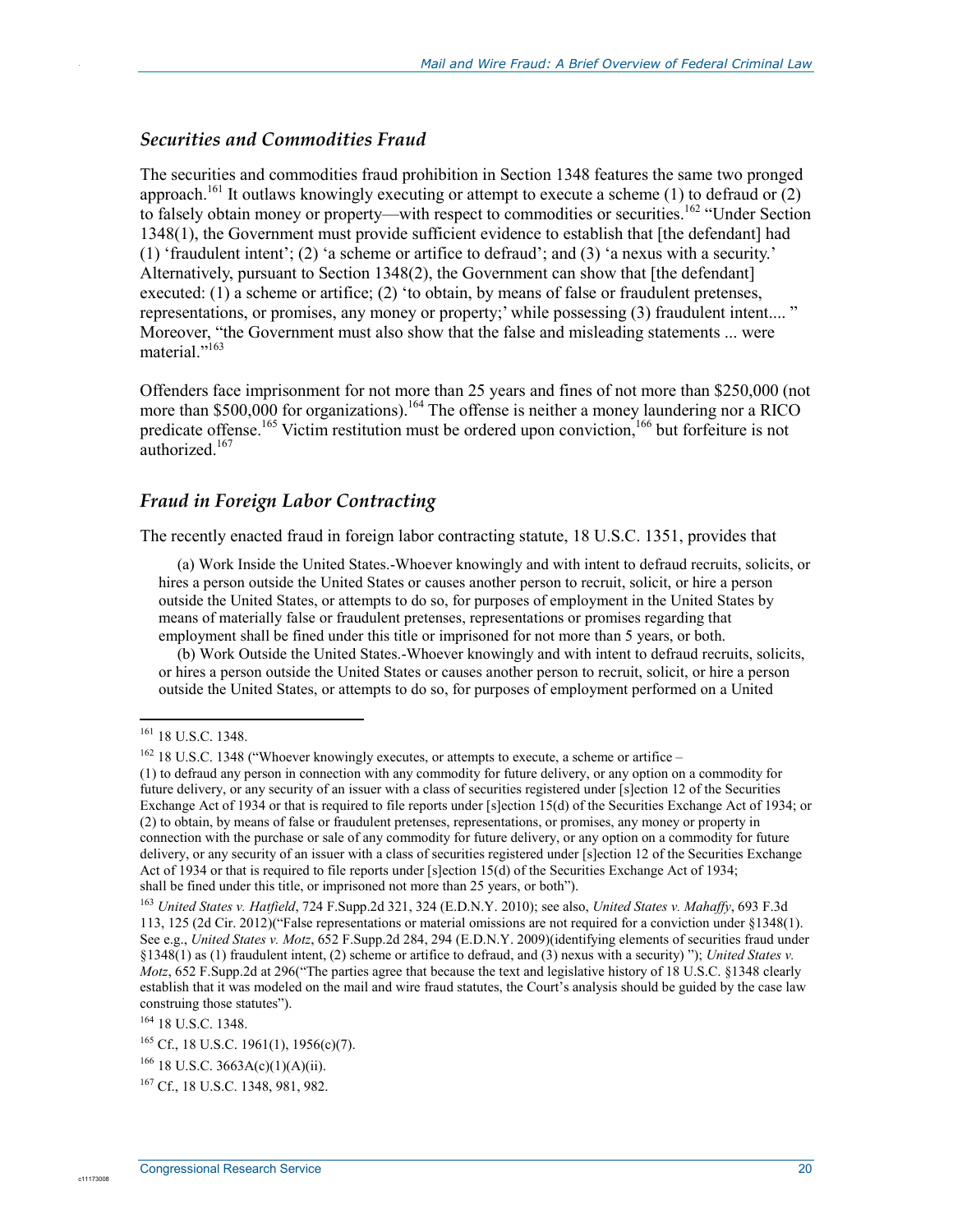States Government contract performed outside the United States, or on a United States military installation or mission outside the United States or other property or premises outside the United States owned or controlled by the United States Government, by means of materially false or fraudulent pretenses, representations, or promises regarding that employment, shall be fined under this title or imprisoned for not more than 5 years, or both.

The offense is a RICO predicate offense and consequently a money laundering predicate offense as well.<sup>168</sup> A restitution order is required at sentencing,<sup>169</sup> but forfeiture is not authorized.<sup>170</sup>

### **Honest Services Fraud Elsewhere**

After *Skilling*, honest services mail and wire fraud consists of bribery and kickback schemes furthered by use of the mail or wire communications. Mail and wire fraud aside, the principal bribery and kickback statutes include 18 U.S.C. 201 (bribery of public officials), 666 (bribery relating to federal programs), 1951 (extortion under color of official right); 15 U.S.C 78dd-1 to 78dd-3 (foreign corrupt practices); and 42 U.S.C. 1320a-7b (Medicare/Medicaid anti-kickback).

### *Bribery of Public Officials*

Conviction for violation of Section 201 "requires a showing that something of value was corruptly ... offered or promised to a public official ... or corruptly ... sought ... or agreed to be received by a public official with intent ... to influence any official act ... or in return for 'being influenced in the performance of any official act." $171$ 

The hallmark of the offense is a corrupt quid pro quo, "a specific intent to give or receive something of value in exchange for an official act."<sup>172</sup> The public officials covered include federal officers and employees, those of the District of Columbia, and those who perform tasks for or on behalf the United States or any its departments or agencies.<sup>173</sup> The official acts that constitute the objective of the corrupt bargain include any decision or action relating to any matter coming before an individual in his official capacity.174

Section 201 punishes bribery with imprisonment for up to 15 years, a fine of up to \$250,000 (up to \$500,000 for an organization), and disqualification from future federal office or employment.<sup>175</sup> Section 201 is a RICO predicate offense and consequently also a money

1

c1117300

.

 $168$  18 U.S.C. 1961(1)(B), 1956(c)(7)(A).

 $169$  18 U.S.C. 3663A(c)(1)(A)(ii).

<sup>170</sup> Cf., 18 U.S.C. 1351, 981, 982.

<sup>&</sup>lt;sup>171</sup> *United States v. Sun Diamond Growers, 526 U.S. 398, 404 (1999); <i>United States v. Whitfield, 590 F.3d 325, 348* (9<sup>th</sup> Cir. 2009); *United States v. Harvey*, 532 F.3d 326, 334-35 (4th Cir. 2008).

<sup>172</sup> *United States v. Sun Diamond Growers*, 526 U.S. at 404; *United States v. Jefferson*, 674 F.3d 332, 358 (4th Cir. 2012); *United States v. Bahel*, 662 F.3d 610, 635 (2d Cir. 2011).

<sup>173 18</sup> U.S.C. 201(a)(1); *Dixon v. United States*, 465 U.S. 482, 496 (1984); *United States v. Franco*, 632 F.3d 880, 884  $(5^{th}$  Cir. 2011).

<sup>174 18</sup> U.S.C. 201(a)(3); *United States v. Sun Diamond Growers*, 526 U.S. at 404; *United States v. Ozcelik*, 527 F.3d 88, 96-7 (3d Cir. 2008).

 $175$  18 U.S.C. 201(b), 3571.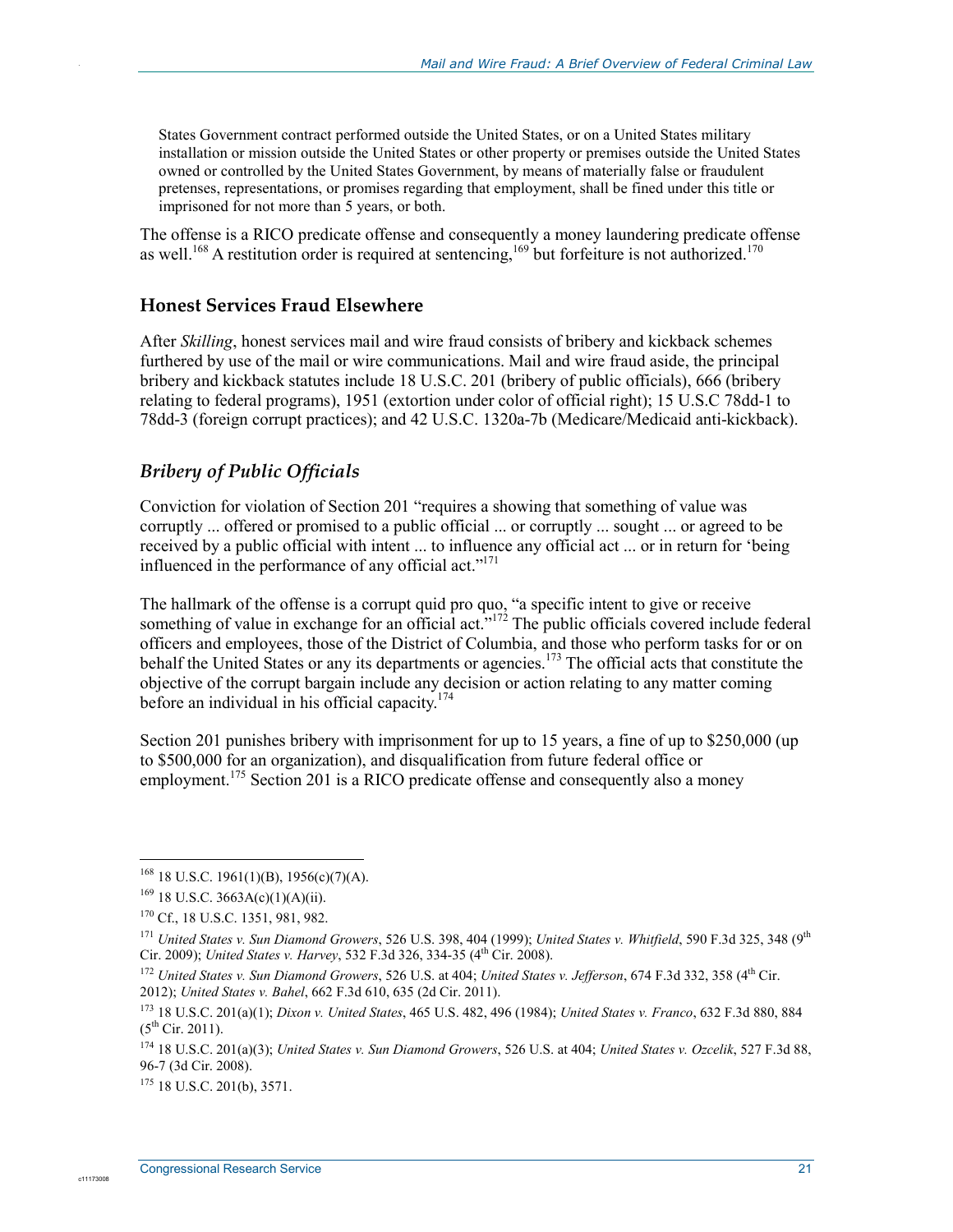laundering predicate offense.<sup>176</sup> The proceeds of a bribe in violation of Section 201 are subject to forfeiture under either civil or criminal procedure.<sup>177</sup>

### *Bribery Related to Federal Programs*

Section 666 outlaws bribes offered to, or solicited by, agents of any state, local, tribal, or private entity—that receives more than \$10,000 in federal benefits—in relation to a transaction of \$5,000 or more.<sup>178</sup> Agents are statutorily defined as "person[s] authorized to act on behalf of another person or a government and, in the case of an organization or government, includes a servant or employee, and a partner, director, officer, manager, and representative."<sup>179</sup> "Where the bribe-giver" receives an intangible benefit, the bribe amount may be used as a proxy to stand for the value of the business or transaction."<sup>180</sup> The circuits appear divided over whether the government must establish a quid pro quo as in a Section 201 bribery case.<sup>181</sup> The government, however, need not establish that the tainted transaction involves federal funds.<sup>182</sup>

Violations of Section 666 are punishable by imprisonment for not more than 10 years and a fine of not more than \$250,000 (not more than \$500,000 for organizations).<sup>183</sup> Section 666 offenses are money laundering predicate offenses.<sup>184</sup> Section 666 offenses are not among the RICO federal predicate offenses, although bribery in violation of state felony laws is a RICO predicate offense.<sup>185</sup> The proceeds of a bribe in violation of Section 666 are subject to forfeiture under either civil or criminal procedure.<sup>186</sup>

 "(b) The circumstance referred to in subsection (a) of this section is that the organization, government, or agency receives, in any one year period, benefits in excess of \$10,000 under a Federal program involving a grant, contract, subsidy, loan, guarantee, insurance, or other form of Federal assistance ...").

1

.

 $176$  18 U.S.C. 1961(1)(B), 1956(c)(7)(A).

<sup>&</sup>lt;sup>177</sup> 18 U.S.C. 981(a)(1)(C), 1956(c)(7)(A); 28 U.S.C. 2461(c).

<sup>&</sup>lt;sup>178</sup> 18 U.S.C. 666 ("(a) Whoever, if the circumstance described in subsection (b) of this section exists  $-$  (1) being an agent of an organization, or of a State, local, or Indian tribal government, or any agency thereof ... (B) corruptly solicits ... or accepts ... anything of value from any person, intending to be influenced or rewarded in connection with any business, transaction, or series of transactions of such organization, government, or agency involving any thing of value of \$5,000 or more ... [ or corruptly offers a thing of value to any such agent for any such purposes and in relation to such matters] shall be fined under this title, imprisoned not more than 10 years, or both.

 $179$  18 U.S.C. 666(d)(1).

<sup>&</sup>lt;sup>180</sup> *United States v. Townsend*, 630 F.3d 1003, 1011 (11<sup>th</sup> Cir. 2011).

<sup>&</sup>lt;sup>181</sup> *United States v. McNair*, 605 F.3d 1152, 1189 (11<sup>th</sup> Cir. 2010)("In concluding §666 does not require a specific *quid pro quo*, we align ourselves with the Sixth and Seventh Circuits. See, *United States v. Abbey*, 560 F.3d 513, 520 (6) Cir.... 2009) ... *United States v. Gee*, 432 F.3d 713, 714-15 (7th Cir. 2005)" ); *United States v. Shoemaker*, 746 F.3d 614, 623 ( $5<sup>th</sup>$  Cir. 2014)("To the extent that the district court concluded that proof of an actual *quid pro quo* was necessary to sustain the convictions, it erred as a matter of law"); but see, *United States v. Redzic*, 627 F.3d 683, 692 (8<sup>th</sup> Cir. 2010)("To prove the payment of an illegal bribe, the government must present evidence of a quid pro quo, but an illegal bribe may be paid with the intent to influence a general course of conduct. It was not necessary for the government to link any particular payment to any particular action ... "); *United States v. Jennings*, 160 F.3d 1006, 1014 (4<sup>th</sup> Cir. 1998); cf., *United States v. Ganim*, 510 F.3d 134, 141-42 (2d Cir. 2007).

<sup>182</sup> *Sabri v. United States*, 541 U.S. 600, 605 (2004); *United States v. Brown*, 727 F.3d 329, 338 (5th Cir. 2013).

 $183$  18 U.S.C. 666(a), 3571.

<sup>184 18</sup> U.S.C. 1956(c)(7)(D).

 $185$  18 U.S.C. 1961(1).

<sup>&</sup>lt;sup>186</sup> 18 U.S.C. 981(a)(1)(C), 1956(c)(7)(A); 28 U.S.C. 2461(c).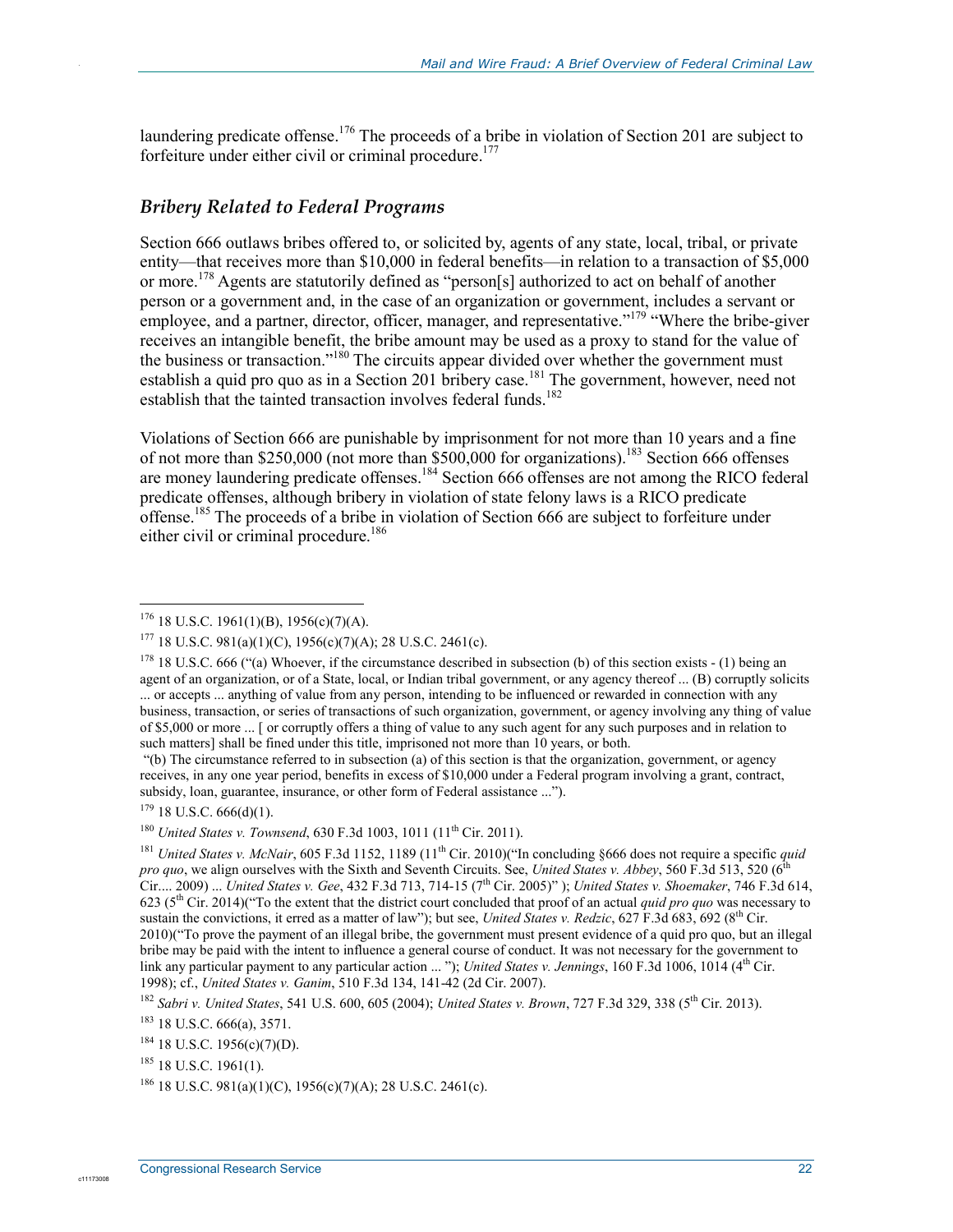### *Hobbs Act*

.

The Hobbs Act, 18 U.S.C. 1951, outlaws obtaining the property of another under "color of official right," in a manner that has an effect on interstate commerce.<sup>187</sup> Conviction requires the government to prove that the defendant: "(1) was a government official; (2) who accepted property to which she was not entitled; (3) knowing that she was not entitled to the property; and (4) knowing that the payment was given in return for officials acts: (5) which had at least a de minimis effect on commerce."<sup>188</sup> Conviction does not require that the public official sought or induced payment, "the government need only show that a public official has obtained a payment to which he was not entitled, knowing that the payment was made in return for official acts."<sup>189</sup>

Hobbs Act violations are punishable by imprisonment for not more than 20 years and a fine of not more than \$250,000 (not more than \$500,000 for an organization).<sup>190</sup> Hobbs Act violations are RICO predicate offenses and thus money laundering predicates as well.<sup>191</sup> The proceeds of a Hobbs Act violation are subject to forfeiture under either civil or criminal procedure.<sup>192</sup>

### *Foreign Corrupt Practices*

The bribery provisions of the Foreign Corrupt Practices Act are three: 15 U.S.C. 78dd-1(trade practices by issuers), 78dd-2 (trade practices by domestic concerns), 78dd-3 (trade practices by others within the United States).<sup>193</sup> Other than the class of potential defendants, the elements of the three are comparable. They "make[] it a crime to: (1) willfully; (2) make use of the mail or any means or instrumentality of interstate commerce; (3) corruptly; (4) in furtherance of an offer, payment, promise to pay, or authorization of the payment of any money, or offer, gift, promise to give, or authorization of the giving of anything of value to; (5) any foreign official; (6) for purposes of [either] influencing any act or decision of such foreign official in his official capacity [or] inducing such foreign official to do or omit to do any act in violation of the lawful duty of such official [or] securing any improper advantage; (7) in order to assist such [corporation] in obtaining or retaining business for or with, or directing business to, any person."<sup>194</sup>

<u>.</u>

<sup>&</sup>lt;sup>187</sup> 18 U.S.C. 1951("(a) Whoever in any way or degree obstructs, delays, or affects commerce or the movement of any article or commodity in commerce, by ... extortion or attempts or conspires so to do ... shall be fined under this title or imprisoned not more than twenty years, or both. (b) As used in this section ... (2) The term 'extortion' means the obtaining of property from another, with his consent, induced by wrongful use of actual or threatened force, violence, or fear, or under color of official right ...").

<sup>&</sup>lt;sup>188</sup> *United States v. Kincaid-Chauncey*, 556 F.3d 923, 936 (9<sup>th</sup> Cir. 2009), citing, *Evans v. United States*, 504 U.S. 255, 268 (1992); *United States v. Turner*, 684 F.3d 244, 253-56 (1<sup>st</sup> Cir. 2012).

<sup>189</sup> *Evans v. United States*, 504 U.S. at 268; *United States v. Ocasio*, 750 F.3d 399, 409 (4th Cir. 2014); *United States v. Kalb*, 750 F.3d 1001, 1004 (8<sup>th</sup> Cir. 2014).

<sup>190 18</sup> U.S.C. 1951, 3571.

 $191$  18 U.S.C. 1961(1)(B), 1956(c)(7)(A).

<sup>&</sup>lt;sup>192</sup> 18 U.S.C. 981(a)(1)(C), 1956(c)(7)(A); 28 U.S.C. 2461(c).

<sup>193</sup> See generally, CRS Report R41466, *Foreign Corrupt Practices Act (FCPA): Congressional Interest and Executive Enforcement*, by Michael V. Seitzinger.

<sup>194</sup> *United States v. Kay*, 513 F.3d 432, 439-40 (5th Cir. 2007); see also, *United States v. Esquenazi*, 752 F.3d 912, 915  $(11^{th}$  Cir. 2014).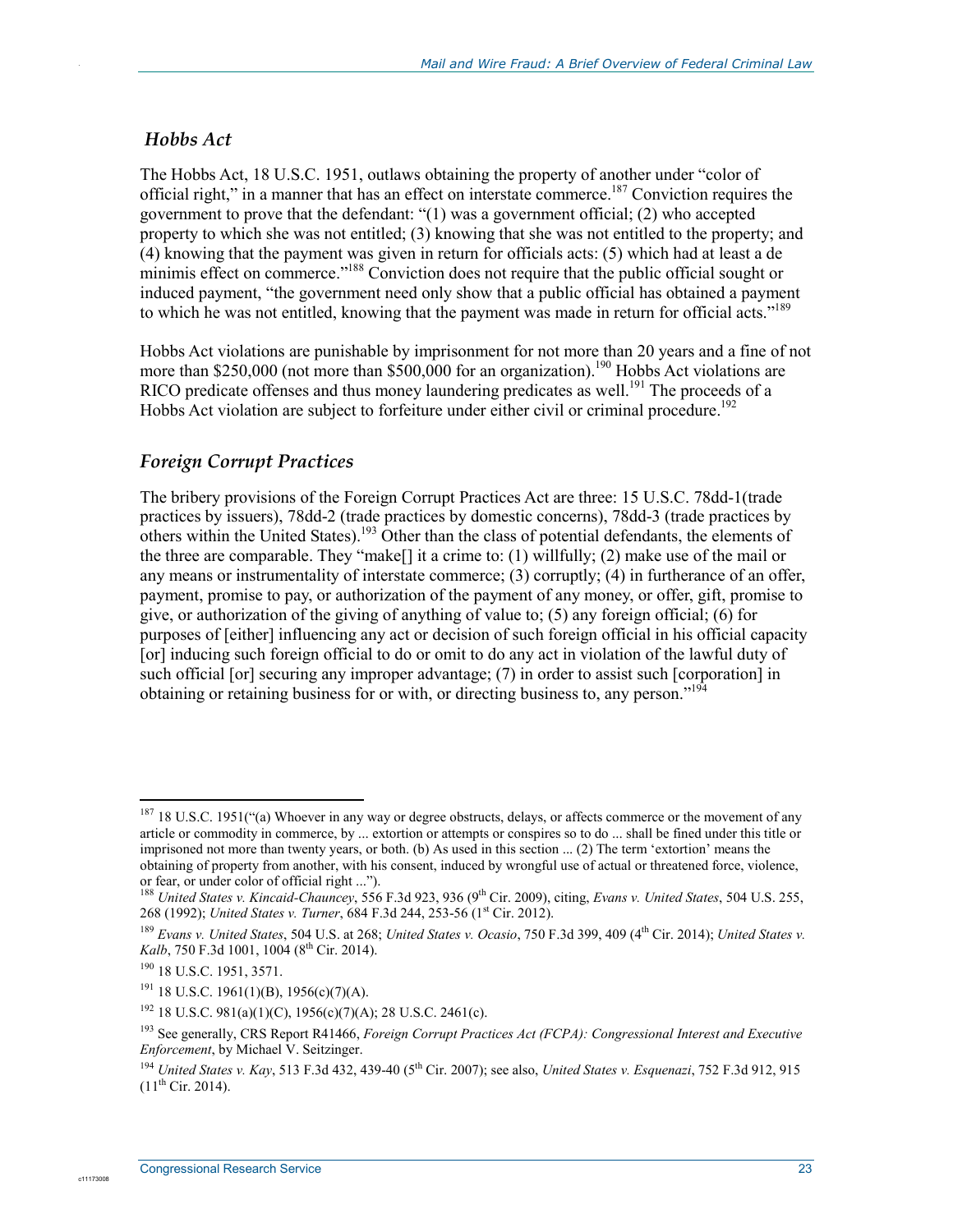None of the three proscriptions apply to payments "to expedite or to secure the performance of a routine governmental action,"<sup>195</sup> and each affords defendants an affirmative defense for payments that are lawful under the applicable foreign law or regulation.<sup>196</sup>

Violations are punishable by imprisonment for not more than five years and by a fine of not more than \$100,000 (not more than \$2 million for organizations).<sup>197</sup> Foreign Corrupt Practices Act violations are not RICO predicate offenses,<sup>198</sup> but they are money laundering predicates.<sup>199</sup> The proceeds of a violation are subject to forfeiture under either civil or criminal procedure.<sup>200</sup>

#### *Medicare Kickbacks*

The Medicare/Medicaid kickback prohibition in 42 U.S.C. 1320a-7b(b)<sup>201</sup> outlaws "knowingly and willfully [offering or paying], soliciting [or] receiving, any remuneration (including any kickback) ... to induce the referral of [, or the purchase with respect to [Medicare [or] Medicaid beneficiaries ... any item or service for which payment may be made in whole or in part under the Medicare [or] Medicaid programs.... 42 U.S.C Section  $1320a-7b(b)[(1), (2), \frac{1}{202}$ 

Violations are punishable by imprisonment for not more than five years and by a fine of not more than \$25,000. Section 1320a-7b kickback violations are money laundering, but not RICO, predicate offenses.<sup>203</sup> The proceeds of a violation are subject to forfeiture under either civil or criminal procedure.<sup>204</sup>

1

.

<sup>204</sup> 18 U.S.C. 981(a)(1)(C), 1956(c)(7)(E); 28 U.S.C. 2461(c).

<sup>195 15</sup> U.S.C. 78dd-1(b), 78dd-2(b), 78dd-3(b).

<sup>196 15</sup> U.S.C. 78dd-1(c), 78dd-2(c), 78dd-3(c).

 $197$  15 U.S.C. 78dd-2(g), 78dd-3(e), 78ff(c).

<sup>&</sup>lt;sup>198</sup> Cf., 18 U.S.C. 1961(1).

 $199$  18 U.S.C. 1956(c)(7)(D).

<sup>&</sup>lt;sup>200</sup> 18 U.S.C. 981(a)(1)(C), 1956(c)(7)(D); 28 U.S.C. 2461(c).

<sup>201</sup> See generally, CRS Report RS22743, *Health Care Fraud and Abuse Laws Affecting Medicare and Medicaid: An Overview* , by Jennifer A. Staman*.*

<sup>&</sup>lt;sup>202</sup> *United States v. Mauska,* 557 F.3d 219, 226 (5<sup>th</sup> Cir. 2009); see also, *United States v. Vernon*, 723 F.3d 1234 (11<sup>th</sup>) Cir. 2013). 42 U.S.C. 1320a-7b provides: "(1) Whoever knowingly and willfully solicits or receives any remuneration (including any kickback, bribe, or rebate) directly or indirectly, overtly or covertly, in cash or in kind – (A) in return for referring an individual to a person for the furnishing or arranging for the furnishing of any item or service for which payment may be made in whole or in part under a Federal health care program, or (B) in return for purchasing, leasing, ordering, or arranging for or recommending purchasing, leasing, or ordering any good, facility, service, or item for which payment may be made in whole or in part under a Federal health care program.... (2) Whoever knowingly and willfully offers or pays any remuneration (including any kickback, bribe, or rebate) directly or indirectly, overtly or covertly, in cash or in kind to any person to induce such person  $-(A)$  to refer an individual to a person for the furnishing or arranging for the furnishing of any item or service for which payment may be made in whole or in part under a Federal health care program, or (B) to purchase, lease, order, or arrange for or recommend purchasing, leasing, or ordering any good, facility, service, or item for which payment may be made in whole or in part under a Federal health care program, shall be guilty of a felony and upon conviction thereof, shall be fined not more than \$25,000 or imprisoned for not more than five years, or both."

 $203$  18 U.S.C. 1956(c)(7)(E), 24(a)(1), 1961(1).